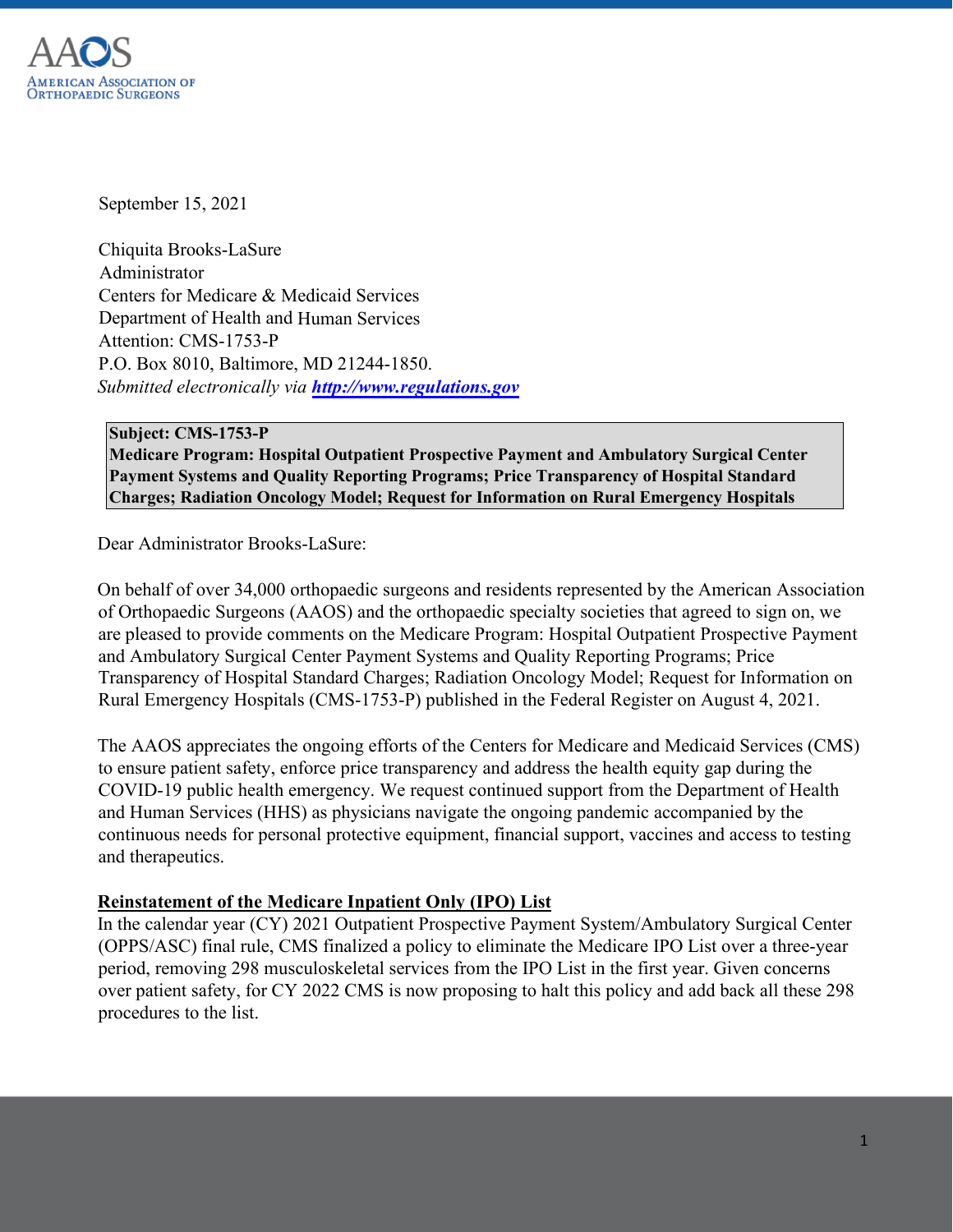

The AAOS believes that CMS must maintain the IPO List but streamline it systematically to allow for the removal of procedure codes, or groups of codes, that can safely and effectively be performed on a typical Medicare beneficiary in the hospital outpatient setting and subsequently in the ambulatory surgical center setting. However, we would like to discuss some concerns and considerations around this proposal.

## **Abrupt Policy Reversals Endangers the Lives of Medicare Beneficiaries**

In an unprecedented move, CMS has proposed to put back on the IPO List all 298 procedures that were removed effective January 1, 2021. As you know, this sweeping policy change mostly impacts orthopaedic surgeons and our patients since CMS decided to start the elimination with musculoskeletal procedures in the first year. This is a complicated clinical and policy decision, and we had urged the agency in our comments and meetings with HHS and the White House Office of Management and Budget leadership last year to consider the associated risks to Medicare beneficiaries before finalizing this drastic proposal. CMS chose to disregard our comments last summer and now with this abrupt policy reversal, has again made it extremely difficult for our surgeons and their patients to re-adjust their plans. We are especially concerned about the impact on our patients' health outcomes and out-ofpocket financial responsibilities. For example, since there are still five months left in this calendar year, we are not clear on adequate responses to the policy change in the next few months while CMS finalizes this proposal. Given the audit moratorium, should surgeons now admit all cases as inpatient, or should surgeons continue to take on the complex decision-making process on the setting of surgery? Hence, here are our specific recommendations on the policy change process:

- **We urge CMS to not make such wide swings in complicated policy decisions within short time periods.**
- **Moreover, CMS should only make such sweeping policy changes in a gradual fashion and be fully transparent with the decision-making process to enable all affected stakeholders, including Medicare beneficiaries, to prepare ahead of such changes. Otherwise, the rule making process is rendered defunct.**
- **Finally, technical expert panels must be formed to advise the HHS Secretary and the agency on such policy changes with wide impact. For example, if musculoskeletal procedures were identified as the first group to be eliminated from the IPO List, CMS should have consulted with orthopaedic surgeons to determine the suitability of specific procedures, its impact on Medicare beneficiaries and on the delivery of health care services.**

# **Considerations for Policy Changes Regarding the IPO List**

We are encouraged to see that CMS is proposing to codify the criteria for removal of procedures from the IPO List to make clear in regulatory text how procedures for removal will be evaluated in the future. The AAOS acknowledges that a change in policy regarding the IPO List is imminent, but it must be made judiciously. With developments in the practice of medicine, some musculoskeletal procedures can safely be done in the outpatient setting. These procedures, such as total shoulder arthroplasty and total ankle arthroplasty are currently being safely performed in outpatient settings for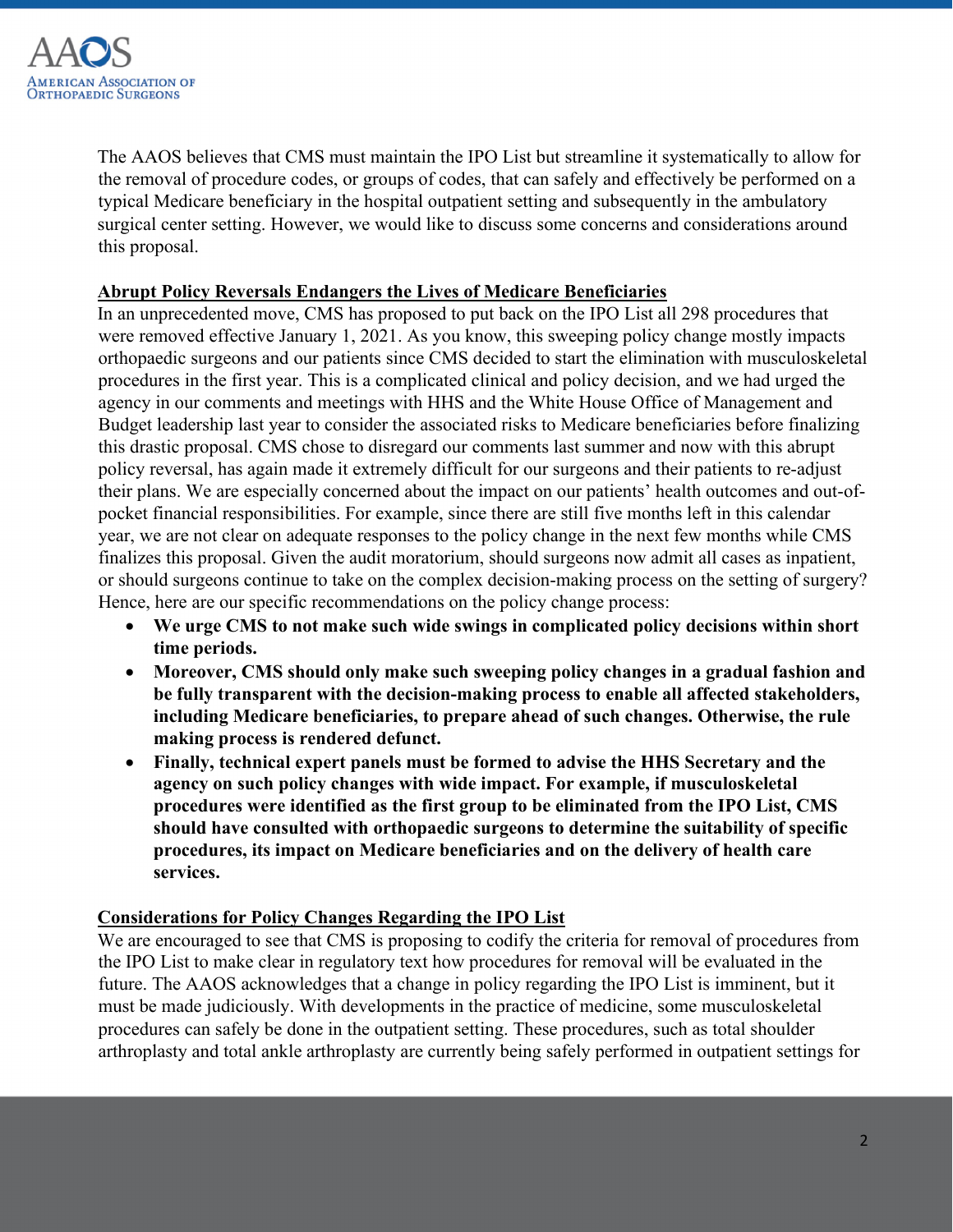

non-Medicare patients right up to Medicare eligibility age. We have regularly commented to CMS highlighting these procedures. Below and in the attached addendum, you will find extensive recommendations on specific musculoskeletal procedures that can be removed from the IPO list and those that must stay on the IPO list for now.

For policy change in this regard, the AAOS reiterates that **CMS set general criteria for procedure selection based upon peer-reviewed evidence, patient factors including age, co-morbidities, social support, and other factors relevant to positive patient outcomes. Specifically, we support the following social factors to consider when determining the best setting for musculoskeletal procedures: "lives alone," "pain," "prior hospitalization," "depression," "functional status," "high risk medications," and "health literacy."**[1](#page-2-0) , [2](#page-2-1) In some cases, a patient may be clinically stable but lack the resources to care for themselves once they go home. This can lead to an increased risk for adverse events or accidents that end in hospital readmission. We have stated in our Outpatient Joint Replacement position statement<sup>[3](#page-2-2)</sup> that social support and environmental factors (family or professional outpatient support) must be considered to determine if the outpatient setting is indeed the safest and most appropriate setting for a patient. As we recommend to our members, a *"full discussion with the patient and family as to the risks and potential benefits of same-day discharge after hip and knee replacement be carried out."* Several institutions proactively use predictive tools to inform discharge planning after critical surgeries, including orthopaedic procedures. We propose that CMS and its contractors either recommend an existing tool or provide guidance on using such a tool so that it is easier for surgeons and the hospitals to establish risk profiles of patients.

We ask that CMS consider these criteria and social determinants when forming guardrails around the performance of procedures in the outpatient setting. **We believe that without socio-demographic considerations, patients, surgeons and hospitals in underserved communities will bear a disproportionate burden and unintended consequence of this policy change.**

Another unintended consequence of change in recommended setting for surgery is the out-of-pocket costs to patients in traditional Medicare. As CMS states on their website, "the copayment for a single outpatient hospital service can't be more than the inpatient hospital deductible." However, a patient's total copayment for the cumulative cost of all outpatient services may be equal to an amount greater than the inpatient hospital deductible.<sup>[4](#page-2-3)</sup>

<span id="page-2-0"></span><sup>&</sup>lt;sup>1</sup> Cancienne, J. M., Brockmeier, S. F., Gulotta, L. V., Dines, D. M., & Werner, B. C. (2017). Ambulatory total shoulder arthroplasty: a comprehensive analysis of current trends, complications, readmissions, and costs. *JBJS*, *99*(8), 629-637. <sup>2</sup> Ohta, B, Mola, A, Rosenfeld, P and Ford, S 2016 Early Discharge Planning and Improved Care Transitions:

<span id="page-2-1"></span>Pre-Admission Assessment for Readmission Risk in an Elective Orthopedic and Cardiovascular Surgical Population. International Journal of Integrated Care, 16(2): 10, pp. 1–10, DOI: http://dx.doi.org/10.5334/ijic.2260

<span id="page-2-2"></span><sup>&</sup>lt;sup>3</sup> Endorsed by The American Academy of Orthopaedic Surgeons, The Hip Society and The Knee Society: Position of the American Association of Hip and Knee Surgeons. Outpatient Joint Replacement. Available:

http://www.aahks.org/position-statements/outpatient-joint-replacement/

<span id="page-2-3"></span><sup>4</sup> Inpatient or outpatient hospital status affects your costs. Medicare.gov. Available at: https://www.medicare.gov/whatmedicare-covers/what-part-a-covers/inpatient-or-outpatient-hospital-status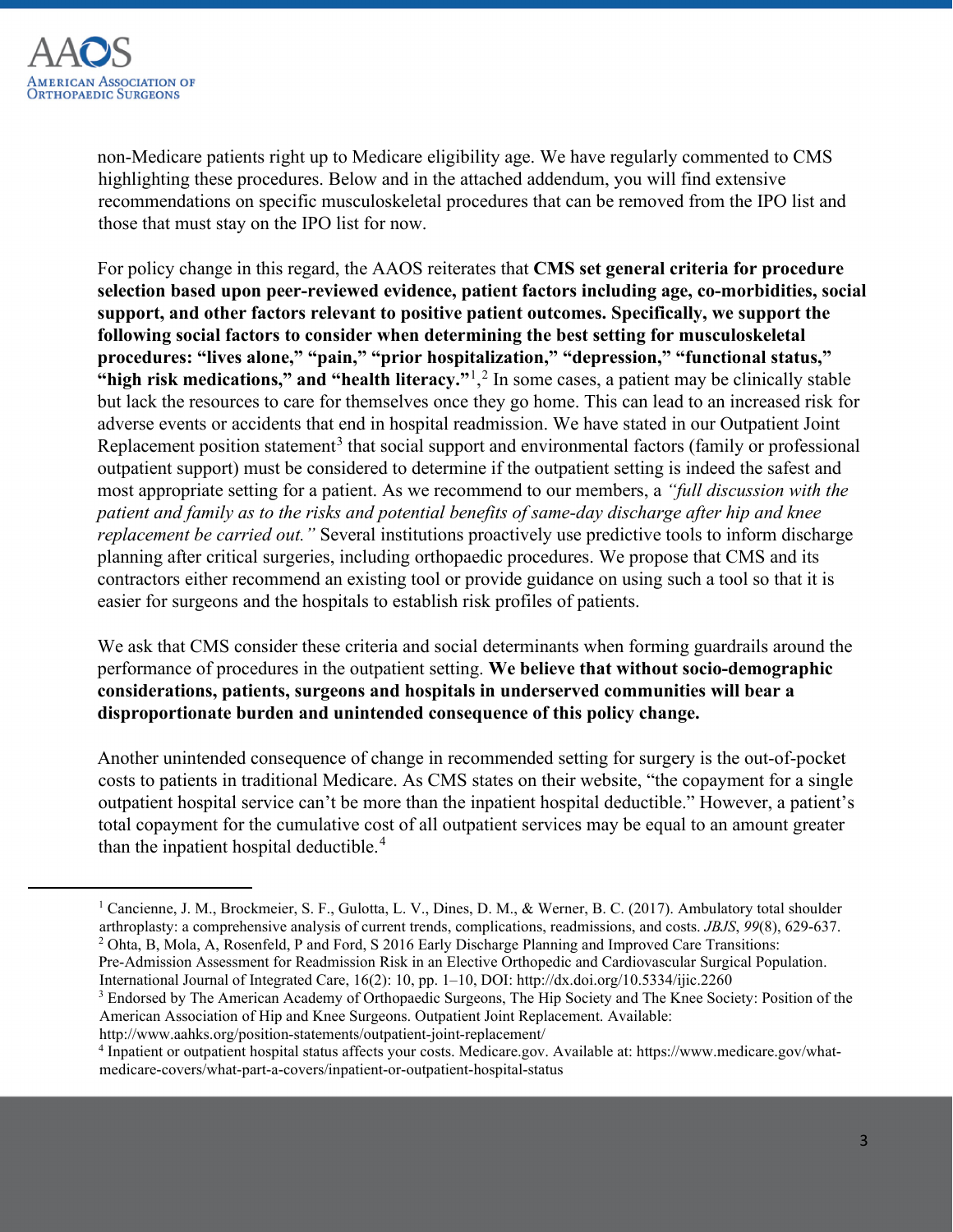

**Overall, AAOS believes that determining the appropriate setting of care should be done through the lens of patient safety and peer-reviewed evidence, and that physicians are best qualified to lead this individualized decision-making process with their patients.**

## **Updates to the Two-Midnight Rule**

Last year, as you are aware, CMS finalized a policy to allow for indefinite exemption from the site-ofservice claim denials, Beneficiary and Family Centered Care-Quality Improvement Organizations (BFCC-QIO) referrals to Recovery Audit Contractors (RACs), and RAC reviews for patient status/site-of-service until there was enough Medicare claims data to show that a particular procedure was more frequently performed in the outpatient setting than in the inpatient setting. **We urge CMS to maintain this policy of indefinite exemption, as finalized, and not consider the proposal to revise the medical review exemption period to two years.** This is especially significant in light of the sweeping reversal of policy regarding the IPO list and given the challenges, as discussed below.

#### **Challenges in Providing Orthopaedic Surgeries Under the Two-Midnight Rule**

The AAOS would like to reshare with CMS some of the challenges musculoskeletal patients and their orthopaedic surgeons faced when total knee and total hip arthroplasties were earlier removed from the IPO list within the last few years. In 2018-19, AAOS and the American Association of Hip and Knee Surgeons (AAHKS) worked closely with CMS staff to develop additional guidance in this regard.<sup>[5](#page-3-0)</sup> We have always supported removal of procedures from the IPO List so long as physicians would maintain control over most clinically appropriate admission status for patients.

• *Hospital Response*. Hospitals have responded differently to the prospect of future RAC reviews. Some hospitals interpreted the new policy correctly and consistent with CMS statements. Others, however, implemented policies stating that they will not submit claims for any exceptions to the Two-Midnight Rule for procedures that include hospital stays spanning for more than 24 hours, but less than two midnights. Still other hospitals have expressed to surgeons their expectation that most surgeries for Medicare beneficiaries will be performed on an outpatient basis. As you are aware, outpatient surgeries are assumed to be less resource intensive and hence reimbursed less. For hospitals, making the outpatient setting the default for surgeries implies less staff and resource allocation, thereby violating one of the critical requirements for such complicated surgeries where the outcomes are dependent on myriad factors including patient health status and socio-demographic conditions. Most of these factors are not controlled by the surgeon. Hence, surgeons should not be forced away from patient care by burdening them with additional paperwork to justify exceptions to this rule. Hospitals may switch to default outpatient status, regardless of the patient's clinical status, in the interest of administrative simplicity. This can lead to patients being forced into discharge when they may be clinically stable, but physically unable to care for themselves. This in

<span id="page-3-0"></span><sup>5</sup> https://www.cms.gov/Outreach-and-Education/Medicare-Learning-Network-MLN/MLNMattersArticles/downloads/SE19002.pdf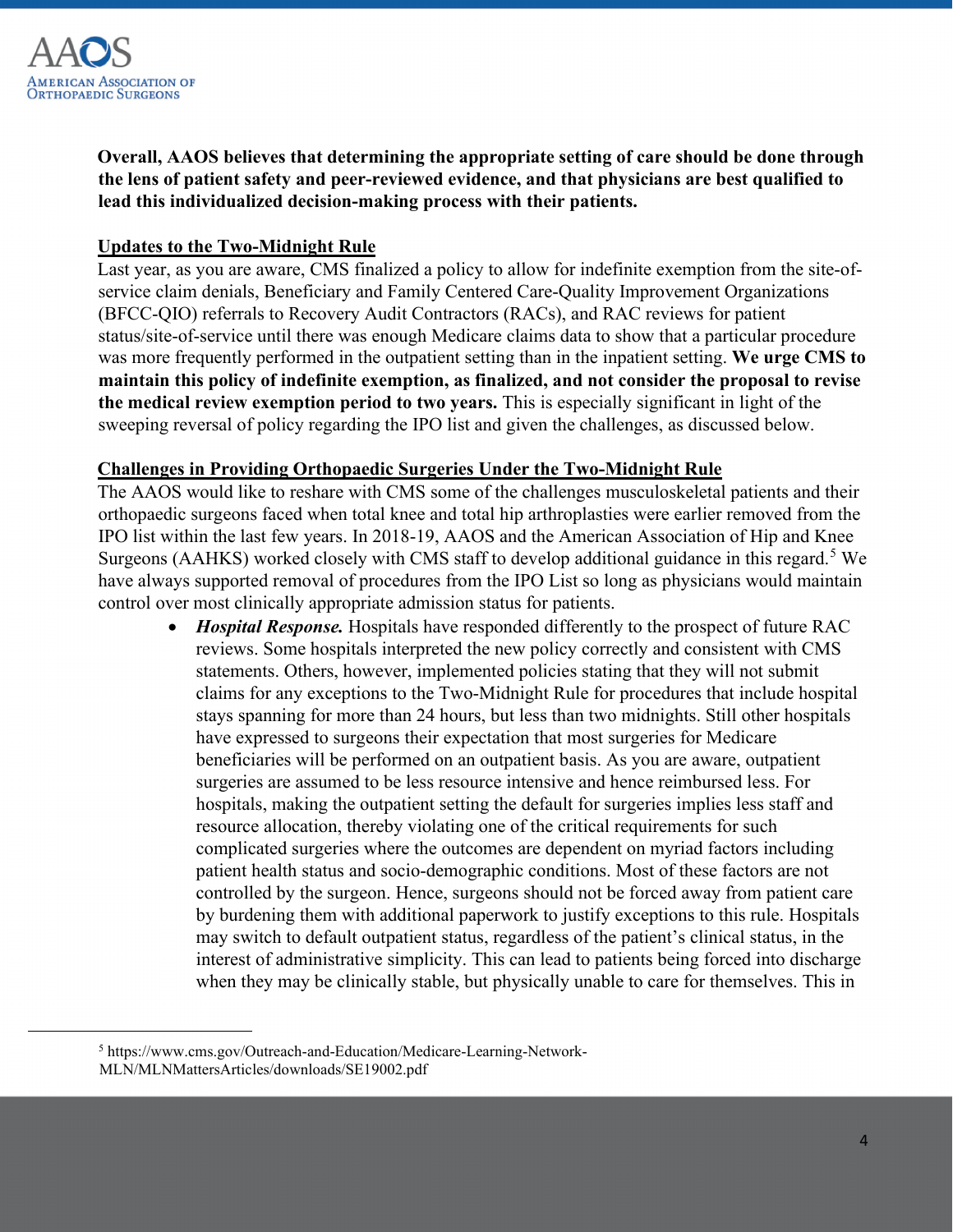

turn significantly increases the risk of an adverse event or accident that will lead to a readmission.

- *CMS Contract Reviewers Lack Transparent Standards.* Physicians and other providers are unclear how Medicare's contracted reviewers such as RACs and BFCC-QIOs were interpreting and applying the Case-by-Case Exceptions Policy to the Two-Midnight Rule. Such information would better inform providers of when an exception is or is not justified and worth the time and effort to appeal.
- *Inappropriate Denial of Coverage by Medicare Advantage for Inpatient Surgeries.* There were widespread denials of payment for inpatient stays, especially from Medicare Advantage (MA) plans, that spanned less than two midnights. CMS must provide strong and appropriate oversight of MA plans. CMS should make clear to MA plans that the IPO List should not be used to justify coverage policies. Rather, MA plans are obligated to provide the same Parts A & B benefits to enrollees as are received by fee-for-service beneficiaries.

## **Recommendations on specific musculoskeletal procedures included in the Medicare IPO List**

To help the agency with policy around the IPO List, AAOS has developed recommendations on specific musculoskeletal procedures. This is by no means exhaustive, and we would still request for a technical expert panel to develop detailed recommendations on this topic. The AAOS would also like to discuss these recommendations with CMS leadership. We have grouped IPO List procedures under three distinct categories:

- 1. Should be removed from the IPO List
- 2. Should stay on the IPO List
- 3. Decision-making should be left to the surgeon and patient

# **Should be removed from the IPO List**

Procedures such as CPT code 27702, *"Under Repair, Revision, and/or Reconstruction Procedures on the Leg (Tibia and Fibula) and Ankle Joint"* and CPT code 26556, *"Under Repair, Revision, and/or Reconstruction Procedures on the Hand and Fingers"* can be safely performed in the outpatient setting and need not be on the IPO List.

#### **Should stay on the IPO List**

Amputation procedures such as CPT code 27888, *"Amputation of foot at ankle"* and CPT code 28800, *"Amputation of midfoot"* must remain on the IPO List for now. Similarly, there are some trauma procedures such as CPT code G0415, *"Open treatment of posterior pelvic bone fracture and/or dislocation, for fracture patterns which disrupt the pelvic ring, unilateral or bilateral, includes internal fixation, when performed (includes ilium, sacroiliac joint and/or sacrum)"* and CPT code G0414, *"Open treatment of anterior pelvic ring fracture and/or dislocation for fracture patterns which disrupt the pelvic ring, unilateral or bilateral, includes internal fixation when performed*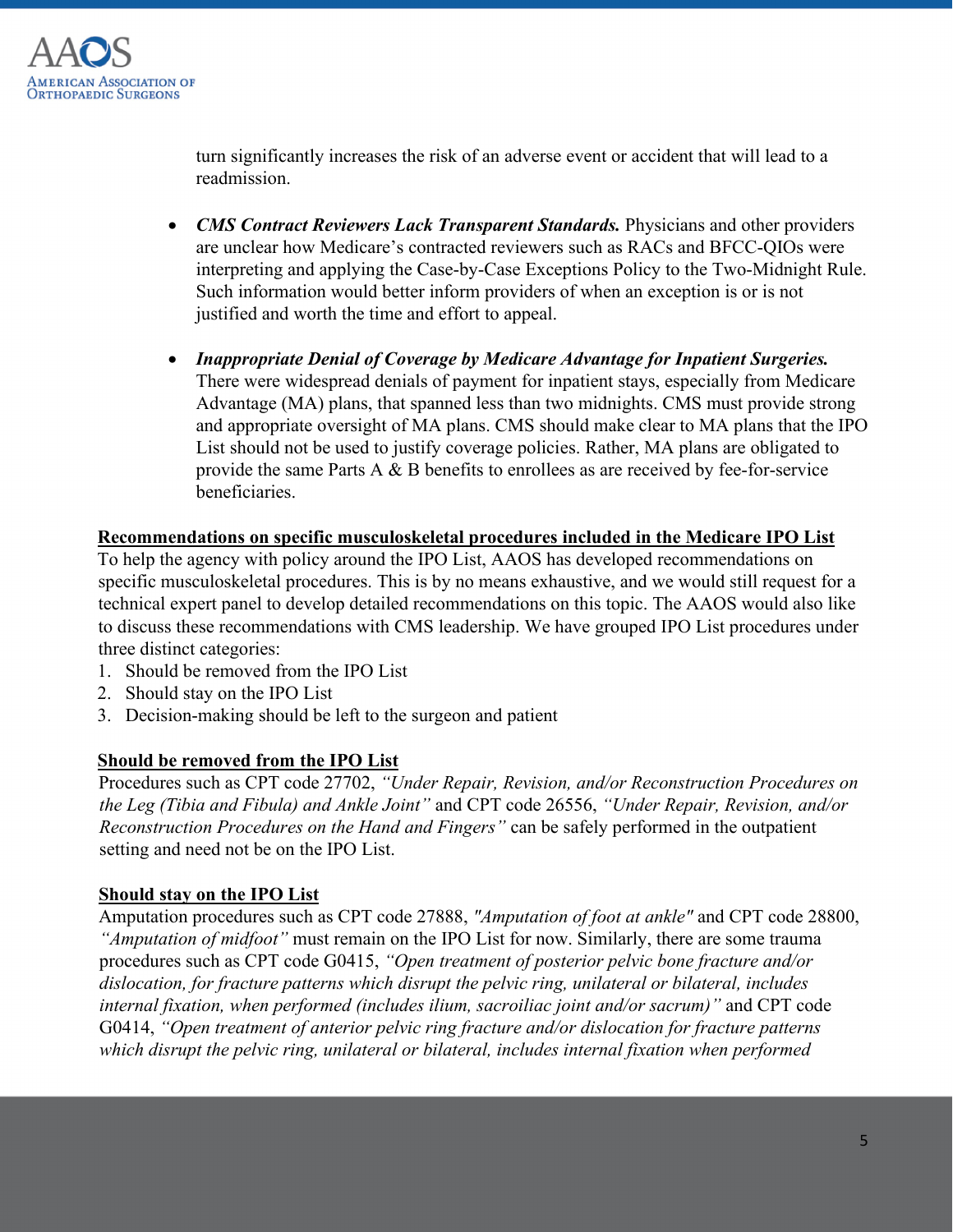

*(includes pubic symphysis and/or superior/inferior rami)"* that must have mandatory coverage in the inpatient setting.

# **Decision-making should be left to the surgeon and patient**

Procedures specified by CPT code 27457, *"Under Repair, Revision, and/or Reconstruction Procedures on the Femur (Thigh Region) and Knee Joint"* and CPT code 27486 *"Revise/replace knee joint"* can have varied outcomes depending on patient's health status and socio-demographic situation and must be left for shared decision making by the surgeon and the patient. Surgeons know their patients the best and it is ineffective and even harmful to have payors or compliance experts decide on the setting of care without full understanding of the individual situation.

# *Note: Please refer to the attached addendum for more details on these recommendations. This list is indicative only.*

# **Physician-Owned Hospitals**

The AAOS applauds CMS for lifting the prohibition on the expansion of Physician-Owned Hospitals (POHs) for high Medicaid facilities in CY2021 OPPS/ASC Final Rule. We view this as a positive step toward providing high quality care by value-driven physicians. Thinking ahead to further expansion, we encourage CMS and HHS to explore all regulatory avenues for lifting the arbitrary ban on new and expanding POHs. Considering the ongoing issues brought to the forefront as a result of the COVID-19 pandemic, the value of POHs has never been as evident. They contribute to local economies, meet a growing demand for health care services, and can shift focus and address frontline issues without the administrative red tape that cripples larger hospital systems. A comprehensive peer-reviewed study published in the British Medical Journal found that, overall, physician-owned hospitals have similar proportions of Medicaid patients and racial minorities as other hospitals and perform comparably to other hospitals on benchmarks for quality of care.<sup>[6](#page-5-0)</sup>

The Secretary has broad authority in creating a new demonstration project for POHs through the Center for Medicare and Medicaid Innovation, which would include a waiver or exemption to allow POHs to expand if they are accepted into the program. Moreover, based on legal analysis of the relevant statutes, regulations, and guidance regarding Section 1115 waivers, the Secretary has broad authority to lift the POH moratorium. **AAOS asks that all the regulatory options are thoroughly explored to allow POH expansion as the healthcare ecosystem continues to diversify to meet the needs of our nation's most vulnerable beneficiaries.** 

# **Prior-authorization in the Outpatient Setting**

<span id="page-5-0"></span><sup>6</sup> Blumenthal, D. M., Orav, E. J., Jena, A. B., Dudzinski, D. M., Le, S. T., & Jha, A. K. (2015). Access, quality, and costs of care at physician owned hospitals in the United States: observational study. BMJ, 351.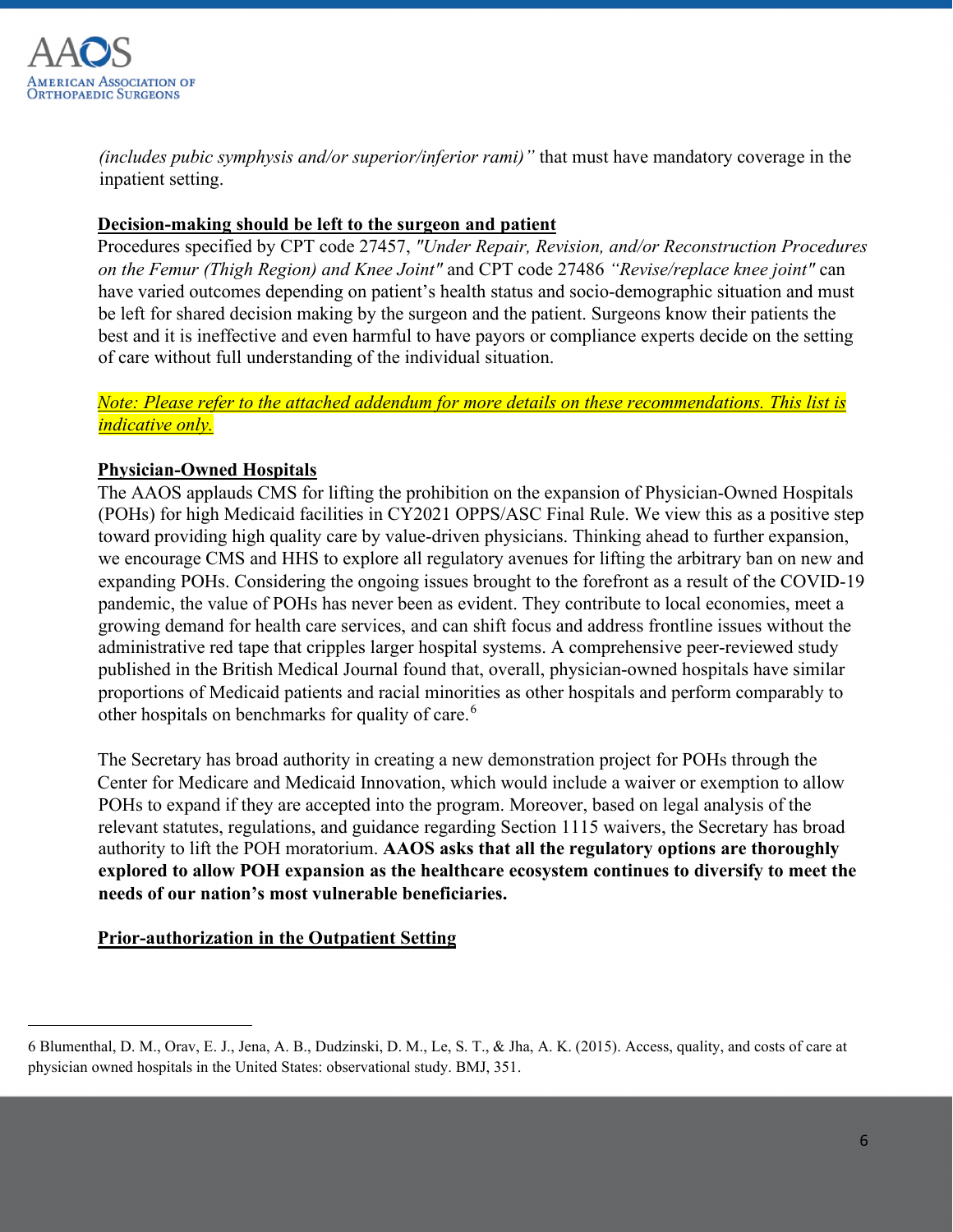

AAOS has serious concerns with the continuation of prior authorization in the outpatient setting. These concerns were previously raised in our comments on the 2020 and 2021 OPPS proposed rule and remain at present given that this year's proposed rule while not expanding prior authorization requirements did not withdraw the program. We are concerned that the continued use of these requirements will supersede physician autonomy, increase administrative burden, and negatively impact patient care. AAOS is concerned that requiring prior approval from a third-party removed from clinical decision-making erodes the doctor-patient relationship, and the ability to make decisions that are in the best interest of the patient. Moreover, necessary patient care could be significantly delayed, which could lead to adverse patient outcomes. Additional resources and energy may be diverted away from optimizing patient care and towards fulfilling these new administrative requirements. Practitioners already face significant operational challenges to ensure patients receive appropriate, timely and effective care. Indeed, the unrelenting public health emergency has only exacerbated priorauthorization related burden. Hence, we urge CMS to withdraw this program and request for stakeholder comment especially considering the proposal to reverse the elimination of the IPO List.

# **Future Inclusion of Hospital-Level, Risk Standardized Patient Reported Outcomes Measure Following Elective Primary Total Hip and/or Total Knee Arthroplasty (NQF# 3559) in the Hospital IQR/OQR Programs**

CMS is considering future inclusion of Hospital-Level, Risk Standardized Patient Reported Outcomes Measure Following Elective Primary Total Hip and/or Total Knee Arthroplasty (NQF# 3559) to the Hospital IQR and OQR Programs and is seeking stakeholder feedback on numerous aspects of implementation. Most significant for orthopaedic surgeons is the idea of expanding the measure to non-inpatient settings, which is an important consideration given the recent removal of TKA and THA procedures from the Inpatient Only List in the CY 2018 and CY 2020 OPPS/ASC final rules, respectively.

In general, AAOS is supportive of the recommended measure, NQF# 3559. We appreciate the inclusion of orthopaedic surgeons in the Technical Expert Panel and Expert Clinical Consultants behind the development of this measure. Additionally, we are pleased to see adoption of recommendations from the 2015 Patient Reported Outcomes Summit for Total Joint Arthroplasty, particularly the selection of the PROMIS-Global or The VR-12 Health Survey to measure general health in addition to disease-specific instruments, the Hip dysfunction and Osteoarthritis Outcome Score for Joint Replacement (HOOS, JR) and the Knee injury and Osteoarthritis Outcome Score for Joint Replacement (KOOS, JR).

There is a long history of using PROMs in orthopaedic research and clinical care, from which invaluable insight into the barriers to successful measurement and quality improvement can be gained. According to the AAOS Position Statement 1188 on Principles for Musculoskeletal Based Patient Reported Outcome-Performance Measurement Development, "efforts to incorporate PRO measurement into routine clinical practice have been more challenging, though significant progress has been made in developing and validating PROMs for specific musculoskeletal disorders or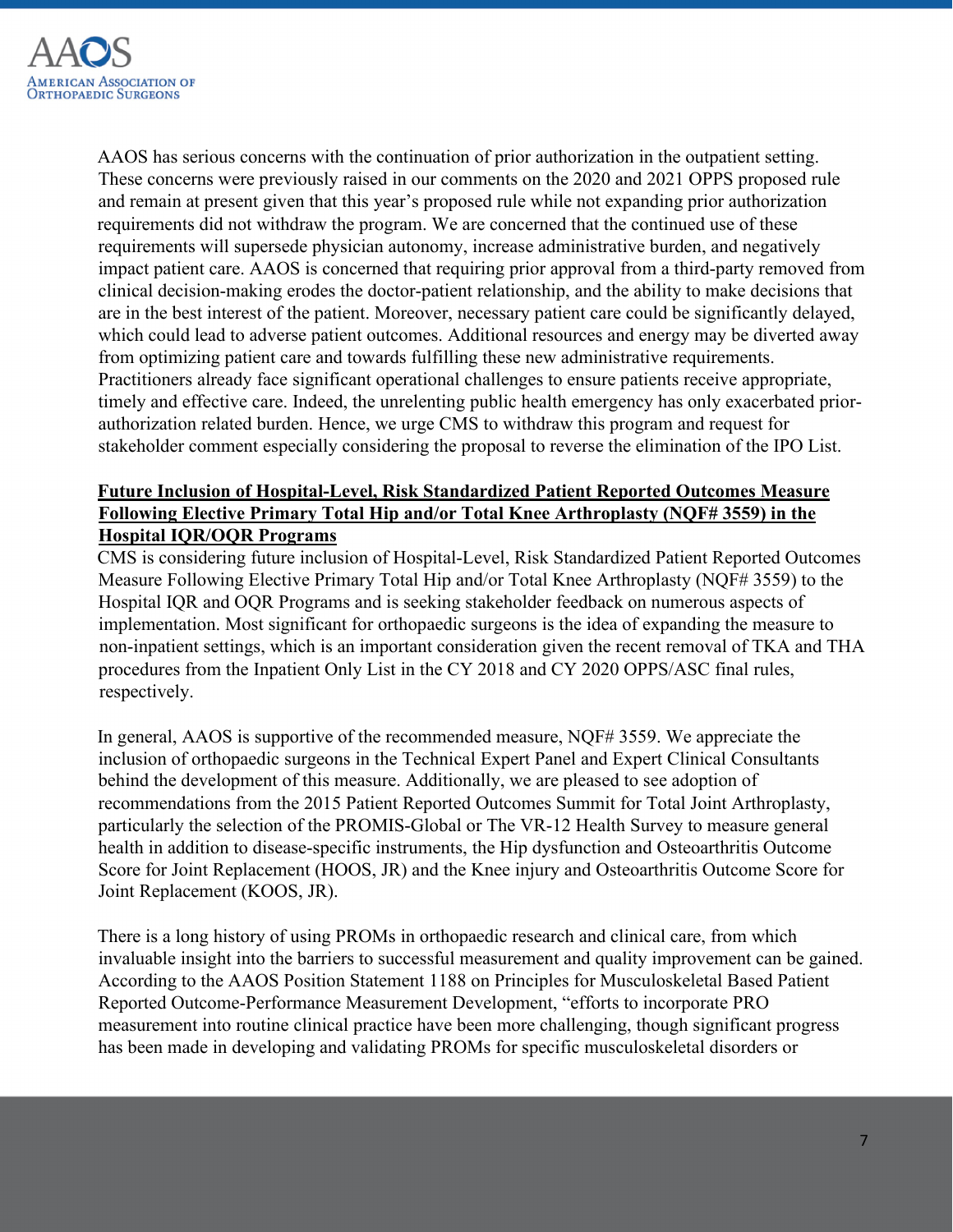

treatments and those that give a broader picture of general health status."[7](#page-7-0) Some specific challenges to applying PRO measurement in routine clinical care are implementation and response rates.

AAOS strongly supports the use of registries for collection, standardization, and submission of PROMs to CMS. The Agency may ease implementation and improve response rates by encouraging use of clinical data registries that aid participant hospitals in PRO data collection. For example, participant sites in the AAOS American Joint Replacement Registry (AJRR) can collect Veterans RAND 12 Item Health Survey (VR-12), Patient-Reported Outcomes Measurement Information System (PROMIS) Global-10 generic PRO survey, the Hip disability and Osteoarthritis Outcome Score (HOOS)/Knee injury, and Osteoarthritis Outcome Score (KOOS) Jr. data via our PRO portal.

AJRR participant sites and individual surgeons can view dashboards for their patients' PROMs and compare them to national scores, which allows clinicians to spend more time focusing on improving patient outcomes instead of dealing with PRO survey collection and follow-up activities. For registrybased PROMs reporting, CMS should seek to ensure that measures are reported via QCDRs with demonstrated capabilities to report the specific PROM.

The importance of risk adjustment in measuring and comparing PRO-PMs cannot be overstated. We support the risk adjustment model utilized in NQF #3559, which calculates a hospital-specific riskstandardized improvement rates (RSIRs) that produces a performance measure per hospital and accounts for patient case mix.<sup>[8](#page-7-1)</sup> However, it should be noted that dual eligibility is not included in the risk adjustment model for NQF# 3559. An analysis of Comprehensive Care for Joint Replacement Model Program Year 2 data showed hospitals with a high percentage of dual-eligible beneficiaries (patients with both Medicare and Medicaid insurance) were more likely than low-dual hospitals to be penalized  $(24.3\% \text{ vs } 13.7\%)$ . Financial penalties as a result of caring for more clinically and/or socioeconomically complex patients further reinforces a system that provides fewer resources to safety-net hospitals and capitulates healthcare outcome disparities. **In this way, we ask that CMS consider additional socio-economic risk stratification in measure implementation to avoid unintended consequences.** 

In summary, we applaud the Agency for taking this important step towards implementing performance measures based on outcomes that matter most to our patients and look forward to working with you to

<span id="page-7-0"></span><sup>7</sup> American Academy of Orthopaedic Surgeons. (2018, March). *Principles for Musculoskeletal Based Patient Reported Outcome-Performance Measurement Development*. AAOS Position Statement 1188. https://www.aaos.org/contentassets/1cd7f41417ec4dd4b5c4c48532183b96/1188-principles-for-musculoskeletal-based-

patient-reported-outcome-performance-measurement-development.pdf 8 Yale New Haven Health Services Corporation – Center for Outcomes Research and Evaluation. (2021, March). *Patient-*

<span id="page-7-1"></span>*Reported Outcomes (PROs) Following Elective Primary Total Hip and/or Total Knee Arthroplasty: Hospital Level Performance Measure Version 1.0 Methodology Report*.<br><sup>9</sup> Kim, H., Meath, T. H., Dobbertin, K., Quiñones, A. R., Ibrahim, S. A., & McConnell, K. J. (2019). Association of the

<span id="page-7-2"></span>Mandatory Medicare Bundled Payment With Joint Replacement Outcomes in Hospitals With Disadvantaged Patients. JAMA network open, 2(11), e1914696-e1914696.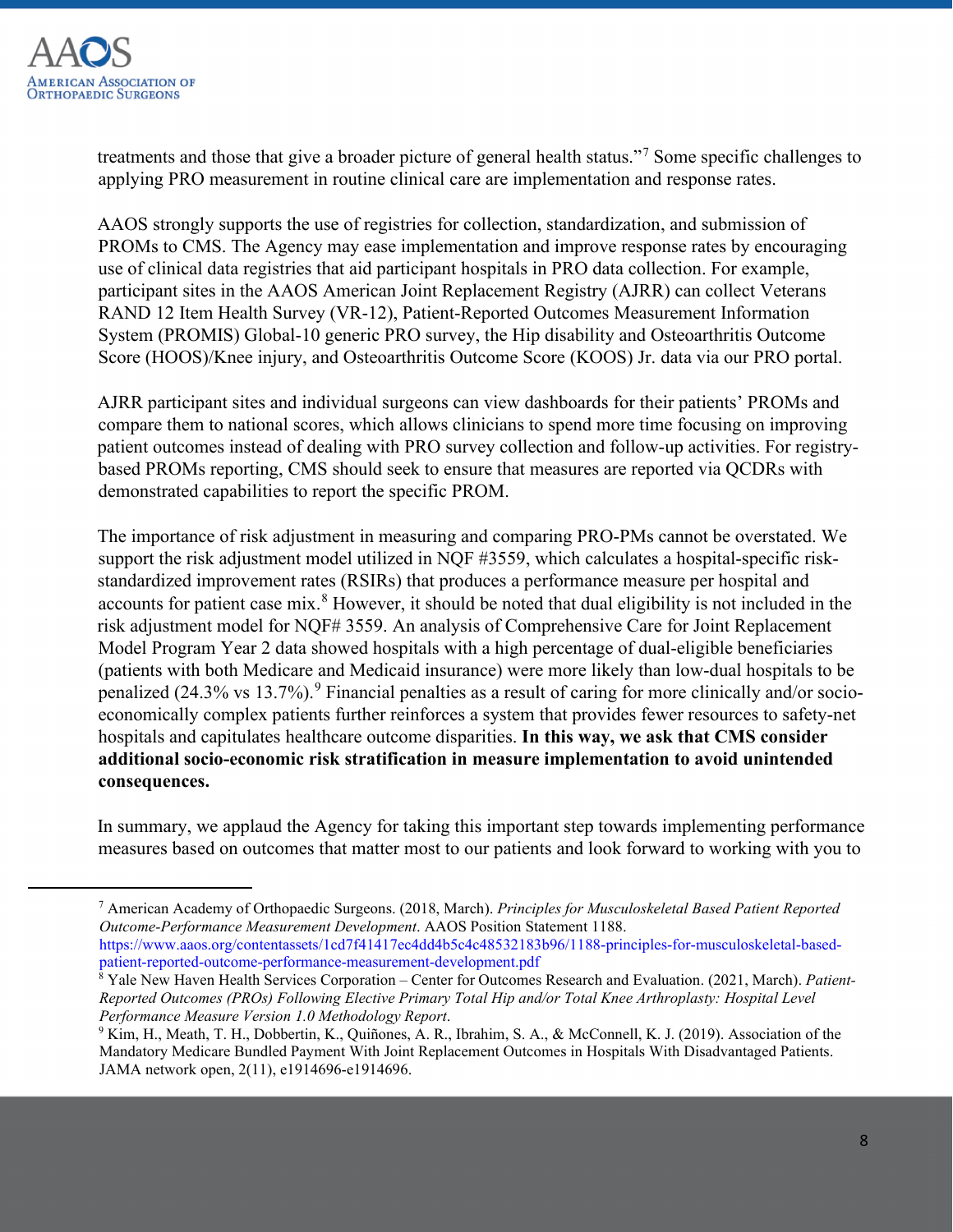

implement these measures in an effort to provide feedback to clinical teams and ultimately improve patient health outcomes following these life altering procedures.

## **Request for Information on Closing the Health Equity Gap in CMS Hospital Quality Programs**

AAOS appreciates the opportunity to comment on the Agency's request for information on closing the health equity gap in CMS Hospital Quality Programs. As we have stated in prior comments, AAOS is supportive of gathering meaningful patient data to support both the individual and population-level mitigation of health disparities. We request that CMS consider the following determinants which are of particular relevance to musculoskeletal care:

- Body Mass Index (BMI) The actual height and weight should be recorded. The BMI should not be captured from the administrative data. The height and weight are currently being recorded in many electronic health records (EHR).<sup>[10](#page-8-0)</sup>
- Smoking Status Smoking status may be reported through administrative data, but additional information may be provided from the  $EHR<sup>.11</sup>$  $EHR<sup>.11</sup>$  $EHR<sup>.11</sup>$
- Age Age is reported in administrative data.<sup>[12](#page-8-2)</sup>
- $Sex Sex$  is reported in administrative data.<sup>[13](#page-8-3)</sup>
- Back Pain Back pain would be a patient-reported variable and recorded in the EHR. It has been noted to influence outcomes of joint replacement patients.<sup>[14](#page-8-4)</sup>
- Pain in non-operative lower extremity joint Pain in a non-operative lower extremity joint would be a patient-reported variable and recorded in the EHR. It has been noted that pain in other extremities can influence the outcome of a total joint replacement.[15](#page-8-5)
- Health Risk Status The actual comorbidities that should be included need further investigation. Both the Charlson morbidity index and the Elixhauser morbidity measure may identify appropriate comorbid conditions.[16](#page-8-6) In order to identify the patient's comorbid conditions, it is recommended that all inpatient and outpatient diagnosis codes for the prior year be evaluated.[17](#page-8-7)

<span id="page-8-0"></span><sup>&</sup>lt;sup>10</sup> ASPE (2016). Report to Congress: Social Risk Factors and Performance Under Medicare's Value-Based Purchasing Programs. Available: https://aspe.hhs.gov/pdf-report/report-congress-social-risk-factors-and-performance-undermedicares-value-based-purchasing-programs 11 Ibid.

<span id="page-8-2"></span><span id="page-8-1"></span> $12$  Ibid.

<span id="page-8-3"></span> $13$  Ibid.

<span id="page-8-4"></span><sup>14</sup> Karran, E. L., Grant, A. R., & Moseley, G. L. (2020). Low back pain and the social determinants of health: a systematic review and narrative synthesis. *Pain*, *161*(11), 2476–2493. https://doi.org/10.1097/j.pain.0000000000001944

<span id="page-8-5"></span><sup>15</sup> Perruccio, A. V., Power, J. D., Evans, H. M., Mahomed, S. R., Gandhi, R., Mahomed, N. N., & Davis, A. M. (2012). Multiple joint involvement in total knee replacement for osteoarthritis: Effects on patient-reported outcomes. *Arthritis care & research*, *64*(6), 838–846. https://doi.org/10.1002/acr.21629

<span id="page-8-6"></span><sup>16</sup> Austin, S. R., Wong, Y. N., Uzzo, R. G., Beck, J. R., & Egleston, B. L. (2015). Why Summary Comorbidity Measures Such As the Charlson Comorbidity Index and Elixhauser Score Work. *Medical care*, *53*(9), e65–e72. https://doi.org/10.1097/MLR.0b013e318297429c

<span id="page-8-7"></span><sup>17</sup> National Alliance to Impact the Social Determinants of Health. (2019). (issue brief). *Identifying Social Risk and Needs in Health Care*. Retrieved from https://www.nasdoh.org/wp-content/uploads/2019/01/NASDOH-Social-Risks-Issue-Brief.pdf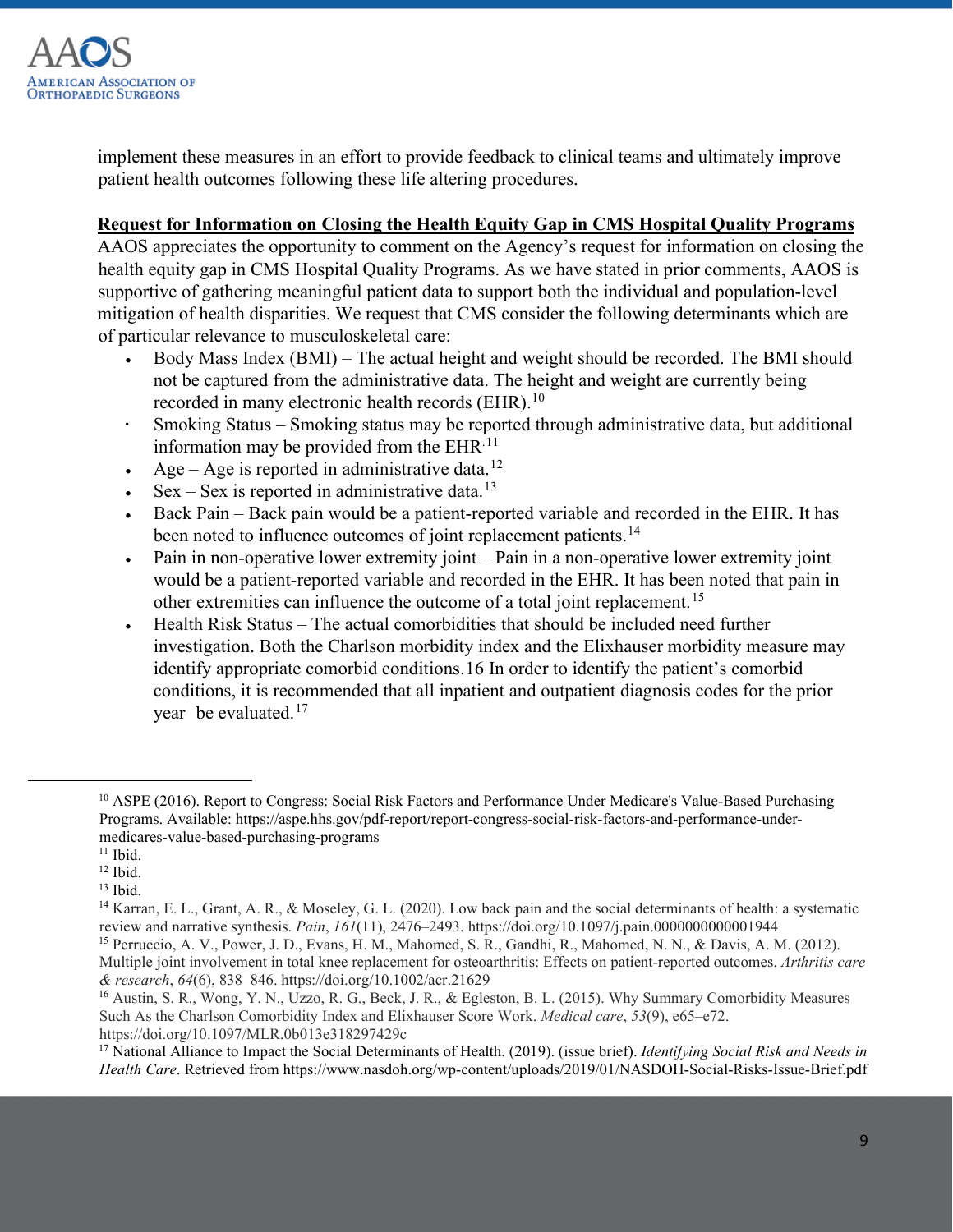

- Depression/Mental Health Status The Patient-Reported Outcomes Measurement Information System (PROMIS) Global or VR-12 will collect this variable, as well as the administrative data.[18](#page-9-0)
- Chronic Narcotic or Pre-operative Narcotic Use These variables affect patient outcomes and requires additional consideration. The information should be available in the EHR.[19](#page-9-1)

In addition to the above clinical factors which impact outcomes on the individual level, we ask that CMS also consider access to transportation, social support, and health literacy.<sup>[20](#page-9-2)</sup> These factors all contribute to a patient's successful treatment and lead to improved outcomes for both chronic and acute musculoskeletal care. Particularly in light of the disparities made evident during the pandemic, it is essential that patients and physicians have the tools to support a robust model of shared decisionmaking.

Moreover, AAOS has developed comprehensive definitions of quality and value in orthopaedics. Whereas quality is defined as the successful delivery of appropriate, evidence-based musculoskeletal healthcare in an effort to achieve sustained patient-centered improvements in health outcomes and quality of life exemplified by a physician-led musculoskeletal team focused on the individual patient's preferences in the delivery of care that is safe, accessible, equitable, and timely; and that fosters evidence-based innovation essential for the advancement of professional and scientific knowledge.

The AAOS has defined 'value' of health care as the relationship of a patient-centered health outcome to the total cost required to reach that outcome, given that care is: evidence-based, appropriate, timely, sustainable, and occurs throughout a full cycle of musculoskeletal care for a patient's condition; and that cost of musculoskeletal care is an investment and includes consideration of greater lifestyle and economic impacts.

We encourage CMS to consider these definitions vis-à-vis the goals of assessing quality and value in an equitable health care environment.

Thank you for your time and attention to the concerns of the American Association of Orthopaedic

<span id="page-9-0"></span> <sup>18</sup> Oak, S. R., Strnad, G. J., Bena, J., Farrow, L. D., Parker, R. D., Jones, M. H., & Spindler, K. P. (2016). Responsiveness Comparison of the EQ-5D, PROMIS Global Health, and VR-12 Questionnaires in Knee Arthroscopy. *Orthopaedic Journal of Sports Medicine*, *4*(12), 232596711667471. https://doi.org/10.1177/2325967116674714<br><sup>19</sup> Kidner, C. L., Mayer, T. G., & Gatchel, R. J. (2009). Higher opioid doses predict poorer functional outcome in patients

<span id="page-9-1"></span>with chronic disabling occupational musculoskeletal disorders. *The Journal of bone and joint surgery. American volume*, *91*(4), 919–927. https://doi.org/10.2106/JBJS.H.00286

<span id="page-9-2"></span><sup>20</sup> Artiga, S., & Hinton, E. (2018). (issue brief). *Beyond Health Care: The Role of Social Determinants in Promoting Health and Health Equity* Kaiser Family Foundation. Retrieved from https://files.kff.org/attachment/issue-brief-beyondhealth-care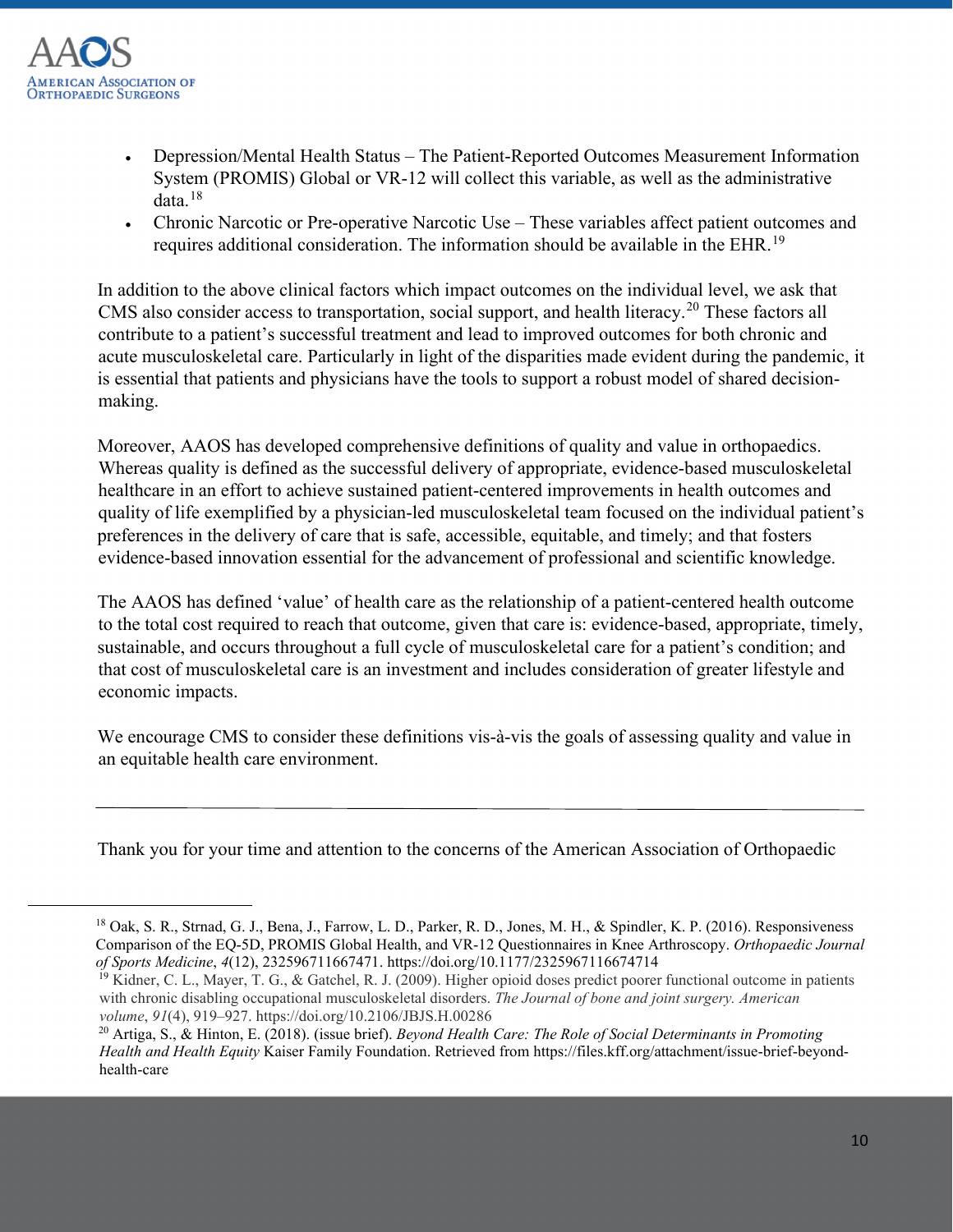

Surgeons (AAOS) on the significant proposals made in the CY 2022 OPPS/ASC proposed rule. The AAOS looks forward to working closely with CMS on further improving the payment system, and to enhancing the care of musculoskeletal patients in the United States. More specifically, we would like to have a focused discussion on musculoskeletal procedures in the Medicare IPO List while CMS develops policy around it. Should you have questions on any of the above comments, please do not hesitate to contact Shreyasi Deb, PhD, MBA, AAOS Office of Government Relations at deb@aaos.org.

Sincerely,

Ville

Daniel K. Guy, MD, FAAOS President, AAOS

cc: Felix H. Savoie, III, MD, FAAOS, First Vice-President, AAOS Kevin J. Bozic, MD, MBA, FAAOS, Second Vice-President, AAOS Thomas E. Arend, Jr., Esq., CAE, CEO, AAOS Nathan Glusenkamp, Chief Quality and Registries Officer, AAOS Graham Newson, Director, Office of Government Relations, AAOS

> Alabama Orthopaedic Society American Association for Hand Surgery American Association of Hip and Knee Surgeons American Orthopaedic Foot & Ankle Society American Orthopaedic Society for Sports Medicine American Osteopathic Academy of Orthopedics American Society for Surgery of the Hand American Shoulder and Elbow Surgeons Arizona Orthopaedic Society Arkansas Orthopaedic Society Arthroscopy Association of North America Atlantic Orthopaedic Specialists California Orthopaedic Association Connecticut Orthopaedic Society Delaware Society of Orthopaedic Surgeons Georgia Orthopaedic Society Iowa Orthopaedic Society Kansas Orthopaedic Society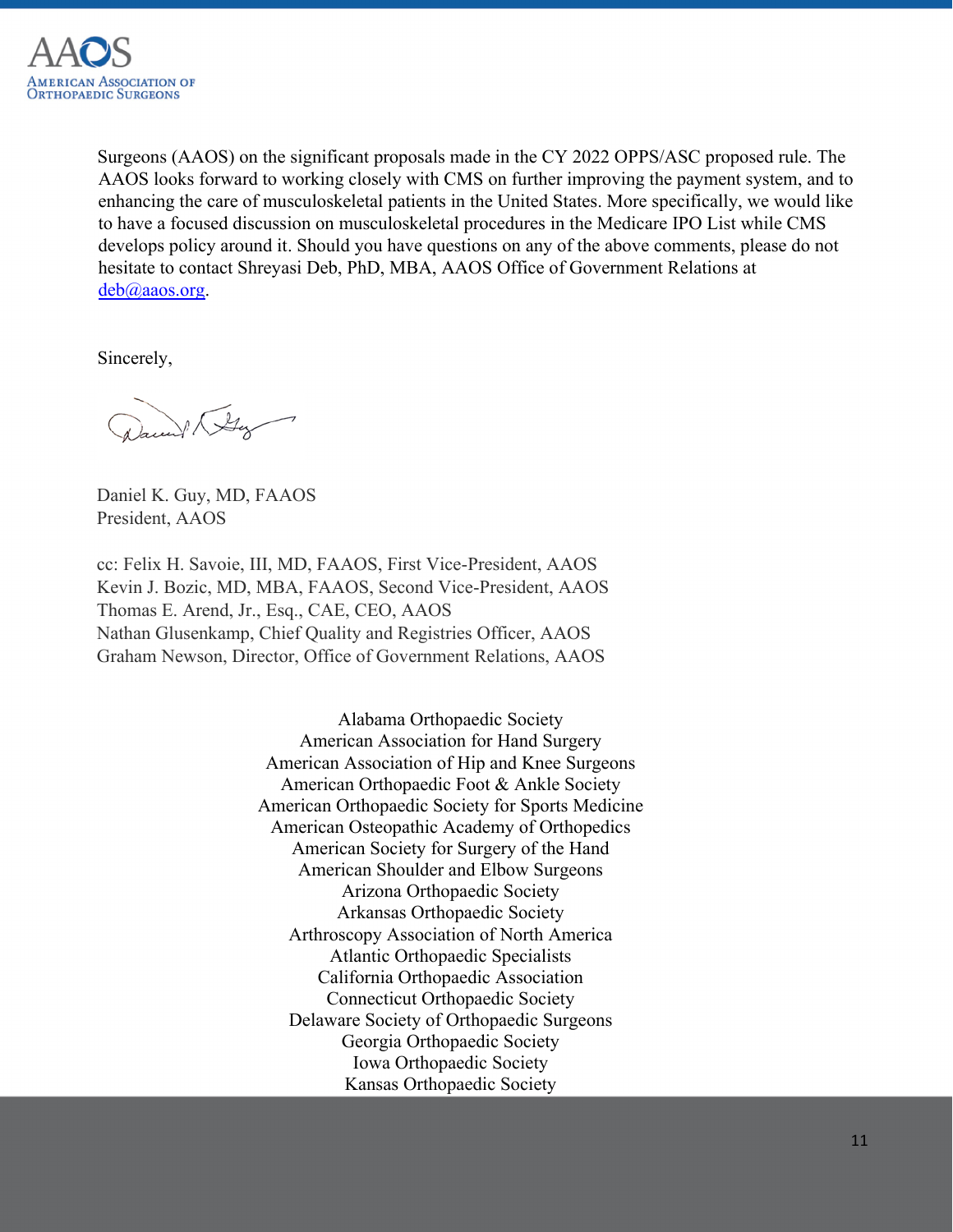

Maryland Orthopaedic Association Massachusetts Orthopaedic Association Michigan Orthopaedic Society Midlands Orthopaedics & Neurosurgery Minnesota Orthopaedic Society Missouri State Orthopaedic Association New York State Society of Orthopaedic Surgeons North Dakota Orthopaedic Society Ohio Orthopaedic Society OrthoAtlanta The OrthoForum OrthoVA Orthopaedic Rehabilitation Association Orthopaedic Trauma Association Pediatric Orthopaedic Society of North America Pennsylvania Orthopaedic Society Rhode Island Orthopedic Society Scoliosis Research Society South Dakota State Orthopaedic Society Tennessee Orthopaedic Society Virginia Orthopaedic Society Washington State Orthopaedic Association West Virginia Orthopaedic Society Wyoming Orthopaedic Society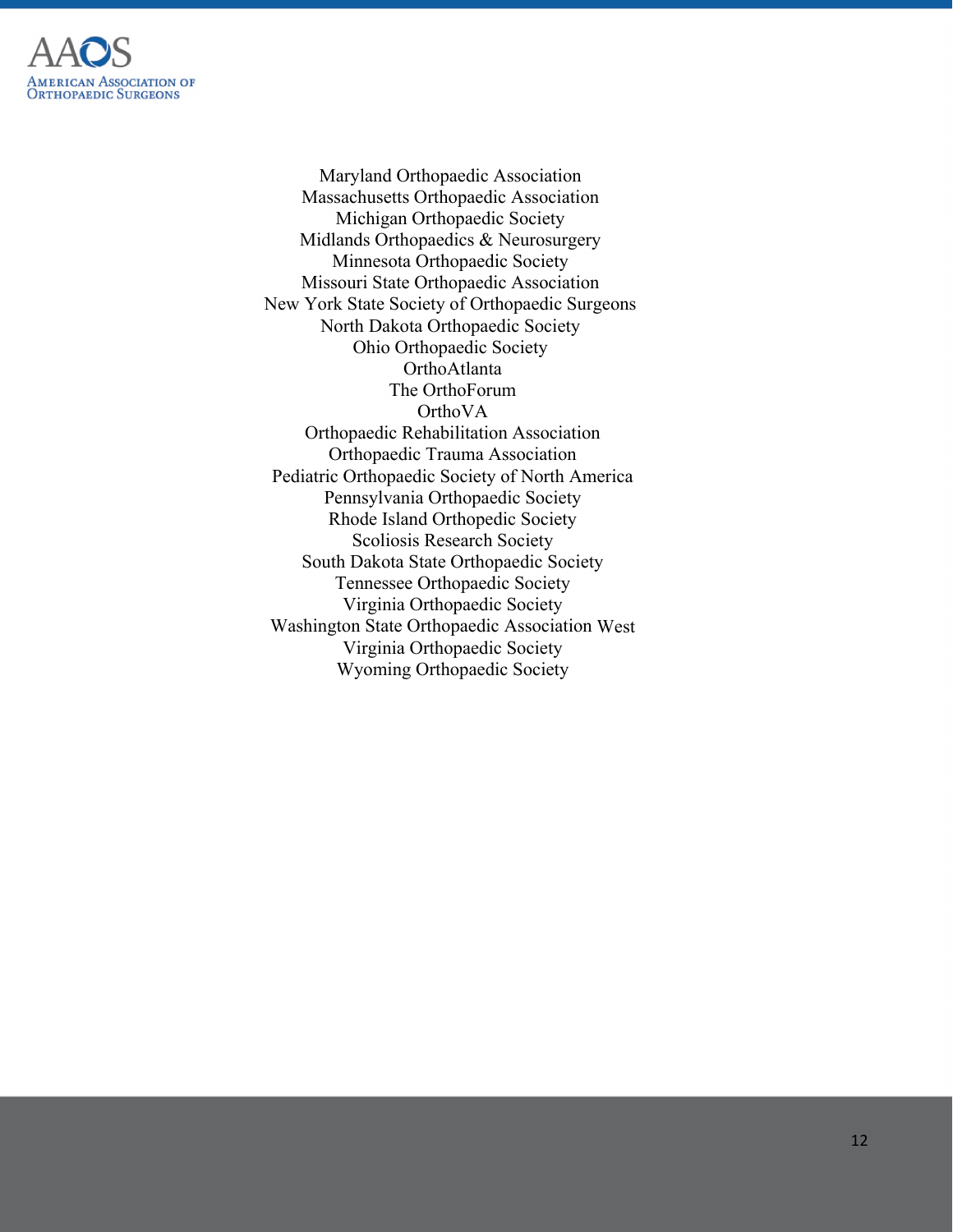## **Table 48 – Services Removed from the Inpatient Only (IPO) List for CY 2021**

*CPT codes and descriptions only are copyright 2020 American Medical Association. All Rights Reserved. Applicable FARS/DFARS Apply.* 

| <b>CY 2021 CPT</b><br>Code | CY 2021 Short Descriptor             | <b>CY 2021 OPPS</b><br><b>APC Assignment</b> | Should be<br>removed from<br>the IPO | Should stay on<br>the IPO | Should be left to the surgeon<br>and patient for decision-<br>making |
|----------------------------|--------------------------------------|----------------------------------------------|--------------------------------------|---------------------------|----------------------------------------------------------------------|
| 00192                      | Anesth facial bone surgery           | N/A                                          |                                      |                           |                                                                      |
| 00474                      | Anesth surgery of ri                 | N/A                                          |                                      |                           |                                                                      |
| 00604                      | Anesth sitting procedur              | N/A                                          |                                      |                           |                                                                      |
| 00904                      | Anesth perineal surger               | N/A                                          |                                      |                           |                                                                      |
| 0095T                      | Rmvl artific disc addl crvcl         | N/A                                          |                                      |                           |                                                                      |
| 0098T                      | Rev artific disc add                 | N/A                                          |                                      |                           |                                                                      |
| 01140                      | <b>Anesth amputation at pelvis</b>   | N/A                                          |                                      | x                         |                                                                      |
| 01150                      | <b>Anesth pelvic tumor surgery</b>   | N/A                                          |                                      | X                         |                                                                      |
| 01212                      | <b>Anesth hip disarticulation</b>    | N/A                                          |                                      | x                         |                                                                      |
| 01232                      | <b>Anesth amputation of femur</b>    | N/A                                          |                                      | x                         |                                                                      |
| 01234                      | <b>Anesth radical femur surg</b>     | N/A                                          |                                      | x                         |                                                                      |
| 01274                      | <b>Anesth femoral</b><br>embolectomy | N/A                                          |                                      |                           |                                                                      |
| 01404                      | <b>Anesth amputation at knee</b>     | N/A                                          |                                      | $\pmb{\mathsf{x}}$        |                                                                      |
| 01486                      | Anesth ankle replacement             | N/A                                          | X                                    |                           |                                                                      |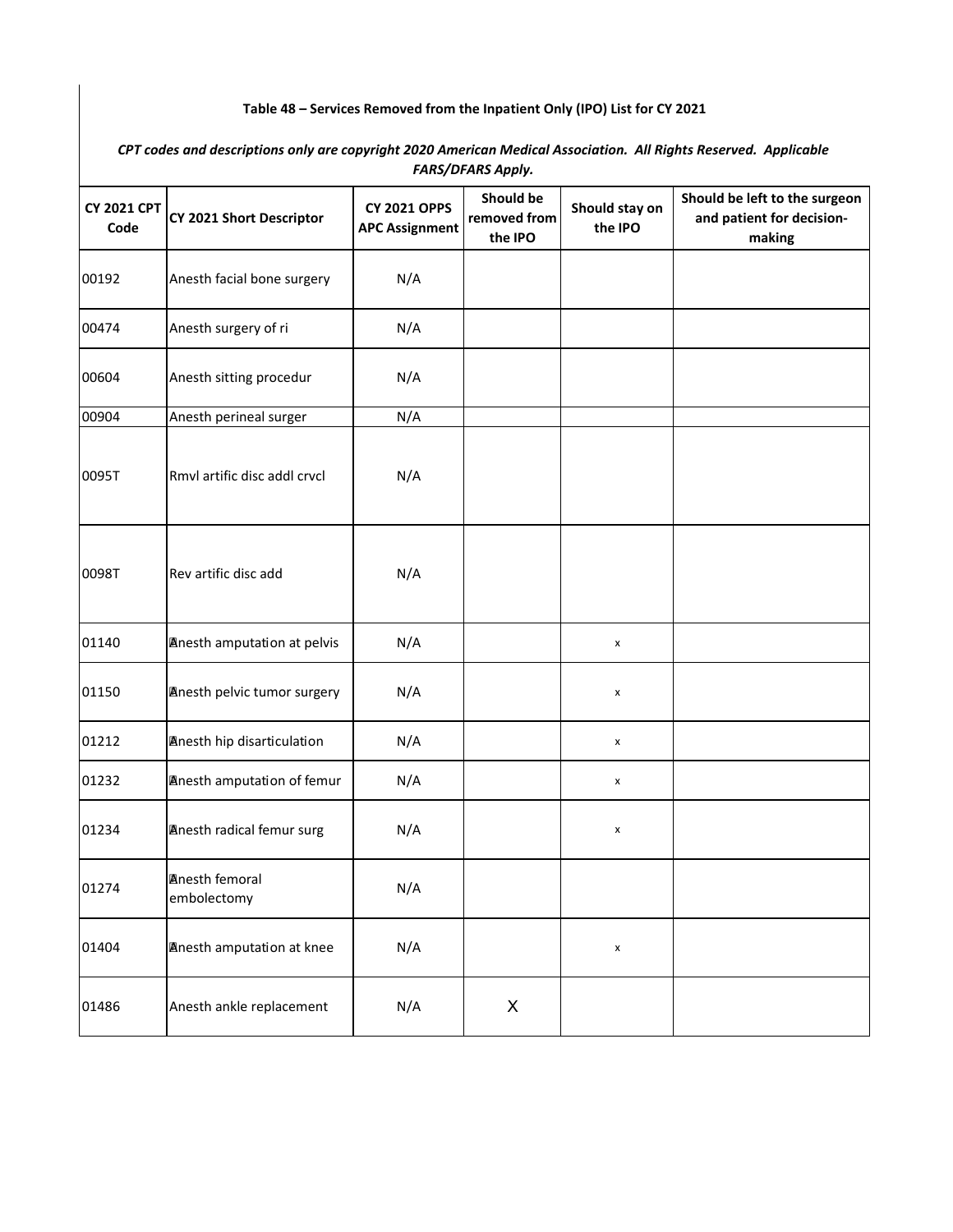| 0163T | Lumb artif diskectomy addl            | N/A  |             |             |
|-------|---------------------------------------|------|-------------|-------------|
| 01634 | Anesth shoulder joint amput           | N/A  |             | $\mathsf X$ |
| 01636 | <b>Anesth forequarter amput</b>       | N/A  |             |             |
| 01638 | <b>Anesth shoulder</b><br>replacement | N/A  | $\mathsf X$ |             |
| 0164T | Remove lumb artif disc add            | N/A  |             |             |
| 0165T | Revise lumb artif disc addl           | N/A  |             |             |
| 01756 | Anesth radical humerus sur            | N/A  |             | $\mathsf X$ |
| 0202T | Post vert arthrplst 1 lumba           | 5115 |             |             |
| 0219T | Plmt post facet implt cerv            | 5115 |             |             |
| 0220T | Plmt post facet implt thor            | 5115 |             |             |
| 20661 | <b>Application of head brace</b>      | 5113 |             |             |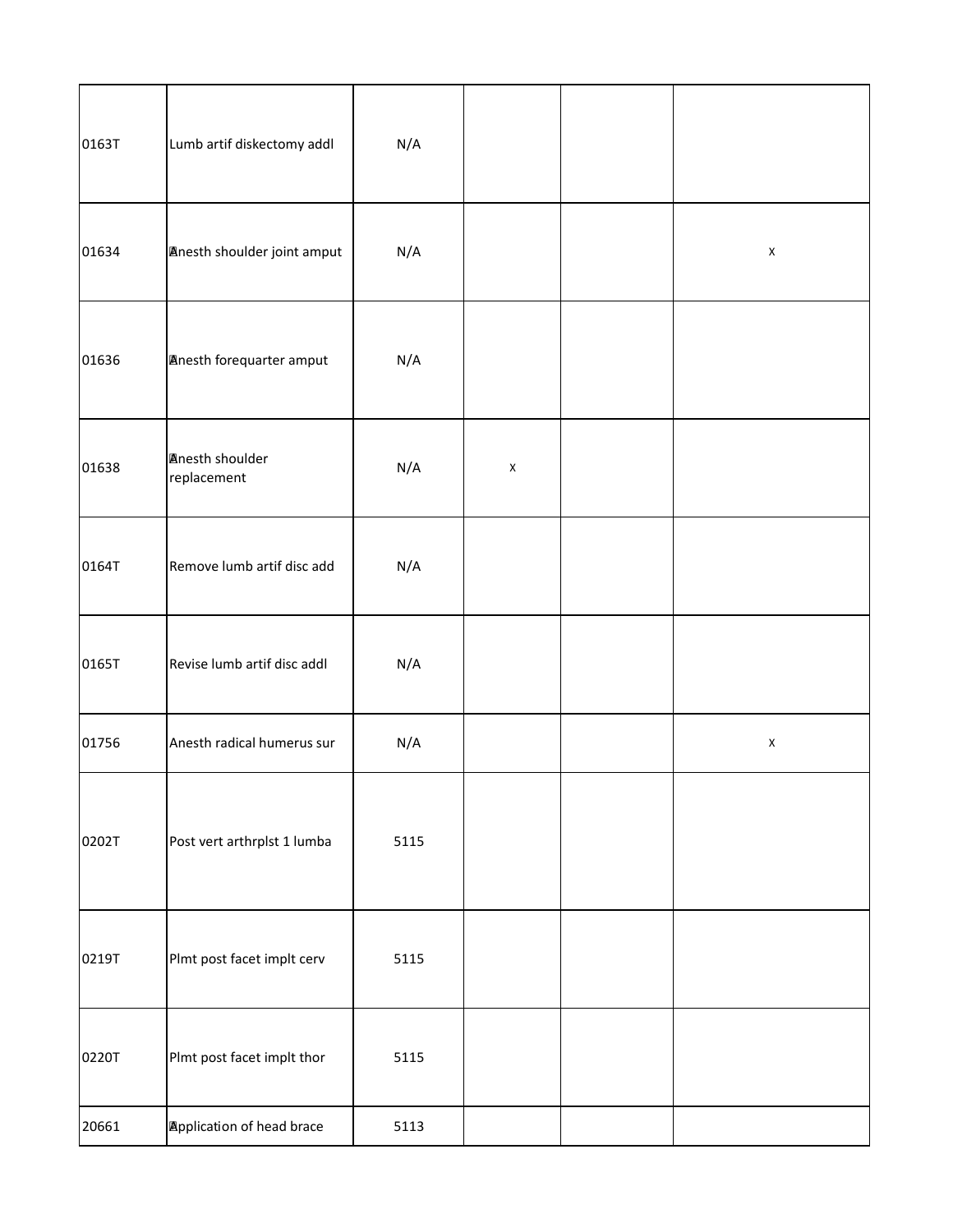| 20664 | <b>Application of halo</b>            | 5113 |  |  |
|-------|---------------------------------------|------|--|--|
| 20802 | <b>Replantation arm complete</b>      | 5116 |  |  |
| 20805 | <b>Replant forearm complete</b>       | 5116 |  |  |
| 20808 | <b>Replantation hand complete</b>     | 5116 |  |  |
| 20816 | <b>Replantation digit complete</b>    | 5114 |  |  |
| 20824 | <b>Replantation thumb</b><br>complete | 5114 |  |  |
| 20827 | <b>Replantation thumb</b><br>complete | 5114 |  |  |
| 20838 | <b>Replantation foot complete</b>     | 5116 |  |  |
| 20955 | Dibula bone graft microvasc           | 5114 |  |  |
| 20956 | <b>Miac bone graft microvasc</b>      | 5114 |  |  |
| 20957 | Mt bone graft microvasc               | 5114 |  |  |
| 20962 | <b>Other bone graft microvasc</b>     | 5114 |  |  |
| 20969 | Bone/skin graft microvasc             | 5114 |  |  |
| 20970 | Bone/skin graft iliac crest           | 5114 |  |  |
| 21045 | <b>Extensive jaw surgery</b>          | 5165 |  |  |
| 21141 | Defort i-1 piece w/o graft            | 5165 |  |  |
| 21142 | Defort i-2 piece w/o graft            | 5165 |  |  |
| 21143 | Defort i-3/> piece w/o graft          | 5165 |  |  |
| 21145 | Defort i-1 piece w/ graft             | 5165 |  |  |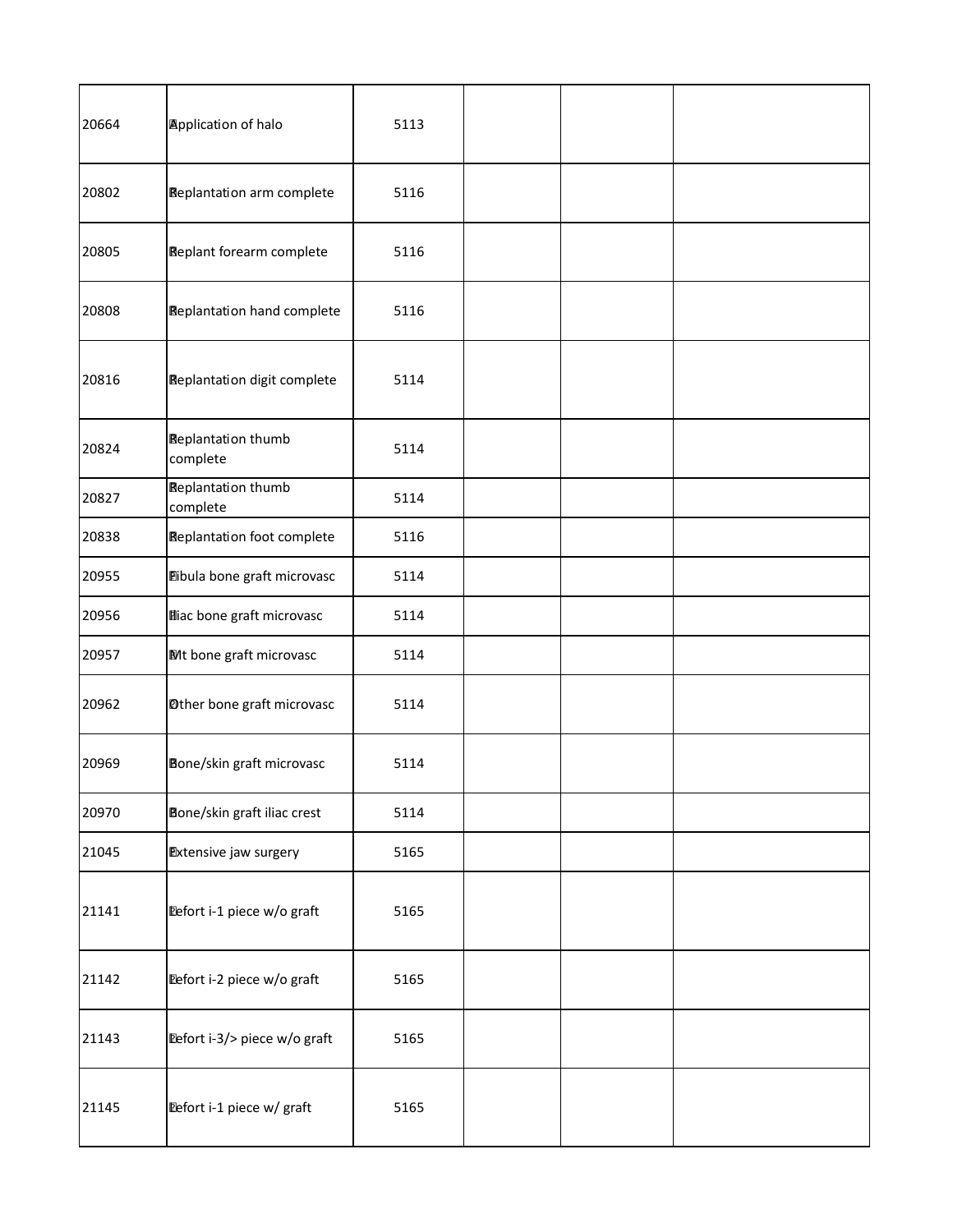| 21146 | Defort i-2 piece w/ graft          | 5165 |  |  |
|-------|------------------------------------|------|--|--|
| 21147 | Eefort i-3/> piece w/ graft        | 5165 |  |  |
| 21151 | Defort ii w/bone grafts            | 5165 |  |  |
| 21154 | Eefort iii w/o lefort i            | 5165 |  |  |
| 21155 | Eefort iii w/ lefort i             | 5165 |  |  |
| 21159 | Defort iii w/fhdw/o lefort i       | 5165 |  |  |
| 21160 | Defort iii w/fhd w/ lefort i       | 5165 |  |  |
| 21179 | <b>Reconstruct entire forehead</b> | 5165 |  |  |
| 21180 | <b>Reconstruct entire forehead</b> | 5165 |  |  |
| 21182 | Reconstruct cranial bone           | 5165 |  |  |
| 21183 | Reconstruct cranial bone           | 5165 |  |  |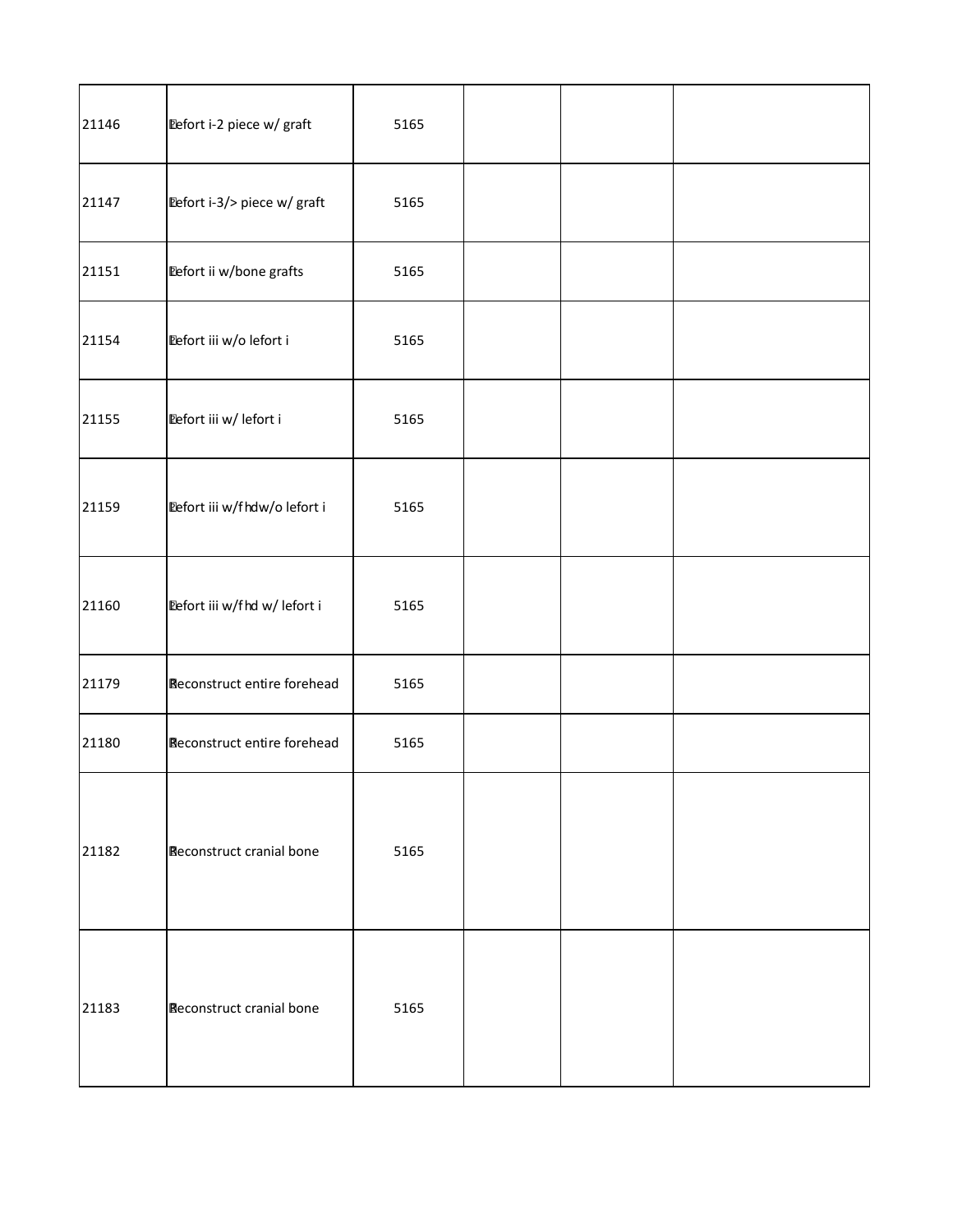| 21184 | <b>Reconstruct cranial bone</b> | 5165 |  |  |
|-------|---------------------------------|------|--|--|
| 21188 | Reconstruction of midface       | 5165 |  |  |
| 21194 | Reconst lwr jaw w/graft         | 5165 |  |  |
| 21196 | Reconst lwr jaw w/fixation      | 5165 |  |  |
| 21247 | Reconstruct lower jaw bone      | 5165 |  |  |
| 21255 | Reconstruct lower jaw bone      | 5165 |  |  |
| 21268 | Revise eye sockets              | 5165 |  |  |
| 21343 | Dpen tx dprsd front sinus fx    | 5165 |  |  |
| 21344 | Dpen tx compl front sinus fx    | 5165 |  |  |
| 21347 | Dpn tx nasomax fx multple       | 5165 |  |  |
| 21348 | Dpn tx nasomax fx w/graft       | 5165 |  |  |
| 21366 | Dpn tx complx malar w/grft      | 5165 |  |  |
| 21422 | Treat mouth roof fracture       | 5165 |  |  |
| 21423 | Treat mouth roof fracture       | 5165 |  |  |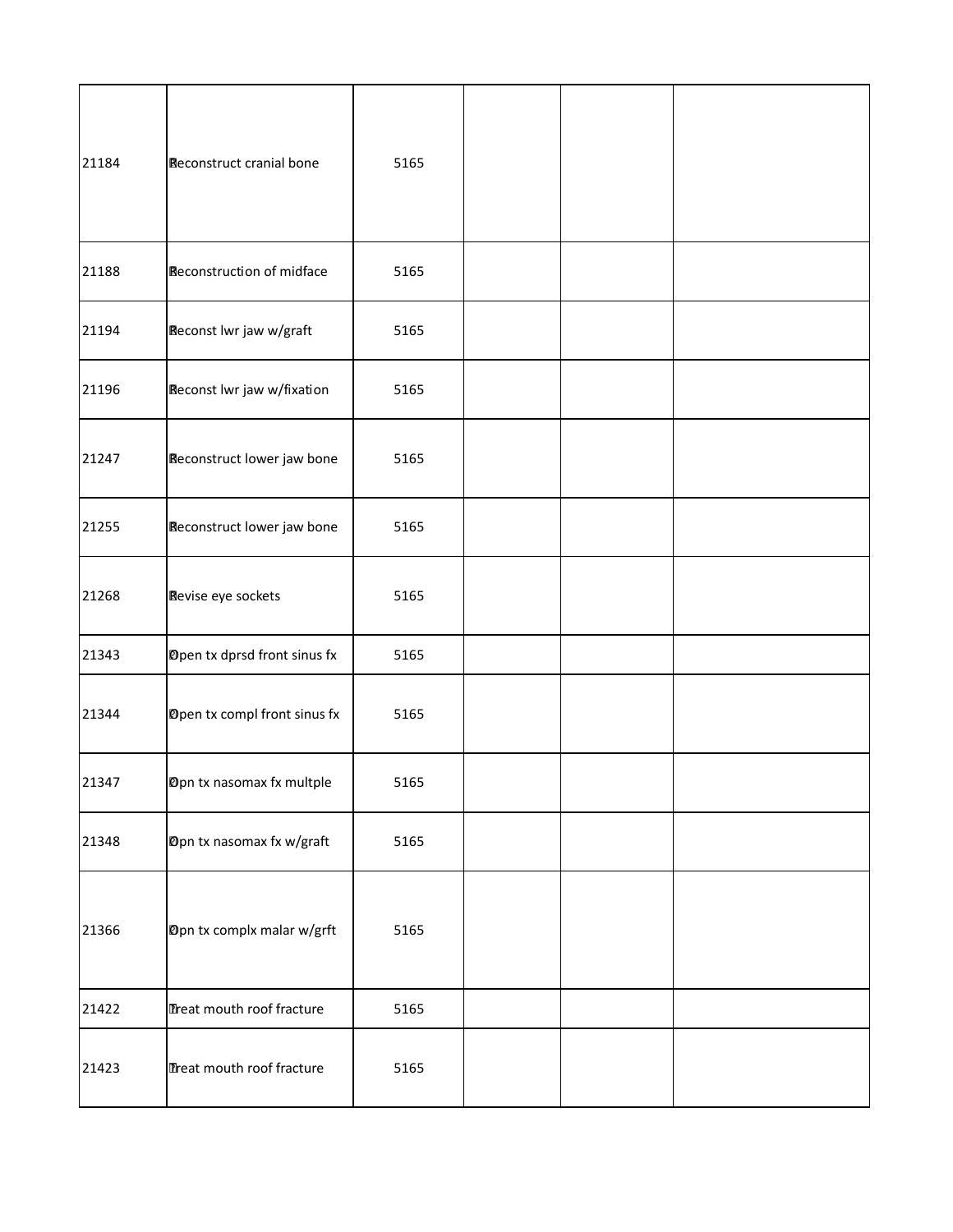| 21431 | Treat craniofacial fracture            | 5165 |   |                    |
|-------|----------------------------------------|------|---|--------------------|
| 21432 | Treat craniofacial fracture            | 5165 |   |                    |
| 21433 | Treat craniofacial fracture            | 5165 |   |                    |
| 21435 | Treat craniofacial fracture            | 5165 |   |                    |
| 21436 | Treat craniofacial fracture            | 5165 |   |                    |
| 21510 | Drainage of bone lesion                | 5114 | x |                    |
| 21602 | Exc ch wal tum w/o<br>lymphadec        | 5114 |   |                    |
| 21603 | Exc ch wal tum w/lymphadec             | 5114 |   |                    |
| 21615 | Removal of rib                         | 5114 |   |                    |
| 21616 | <b>Removal of rib and nerves</b>       | 5114 |   |                    |
| 21620 | Partial removal of sternum             | 5114 |   | $\mathsf{X}$       |
| 21627 | Sternal debridement                    | 5114 |   | X                  |
| 21630 | Extensive sternum surgery              | 5114 |   |                    |
| 21632 | <b>Extensive sternum surgery</b>       | 5114 |   |                    |
| 21705 | Revision of neck muscle/rib            | 5114 |   |                    |
| 21740 | Reconstruction of sternum              | 5114 |   |                    |
| 21750 | <b>Repair of sternum</b><br>separation | 5114 |   |                    |
| 21825 | Treat sternum fracture                 | 5114 |   |                    |
| 22010 | <b>图d p-spine c/t/cerv-thor</b>        | 5114 |   | $\pmb{\mathsf{x}}$ |
| 22015 | <b>图d abscess p-spine l/s/ls</b>       | 5114 |   | $\pmb{\mathsf{x}}$ |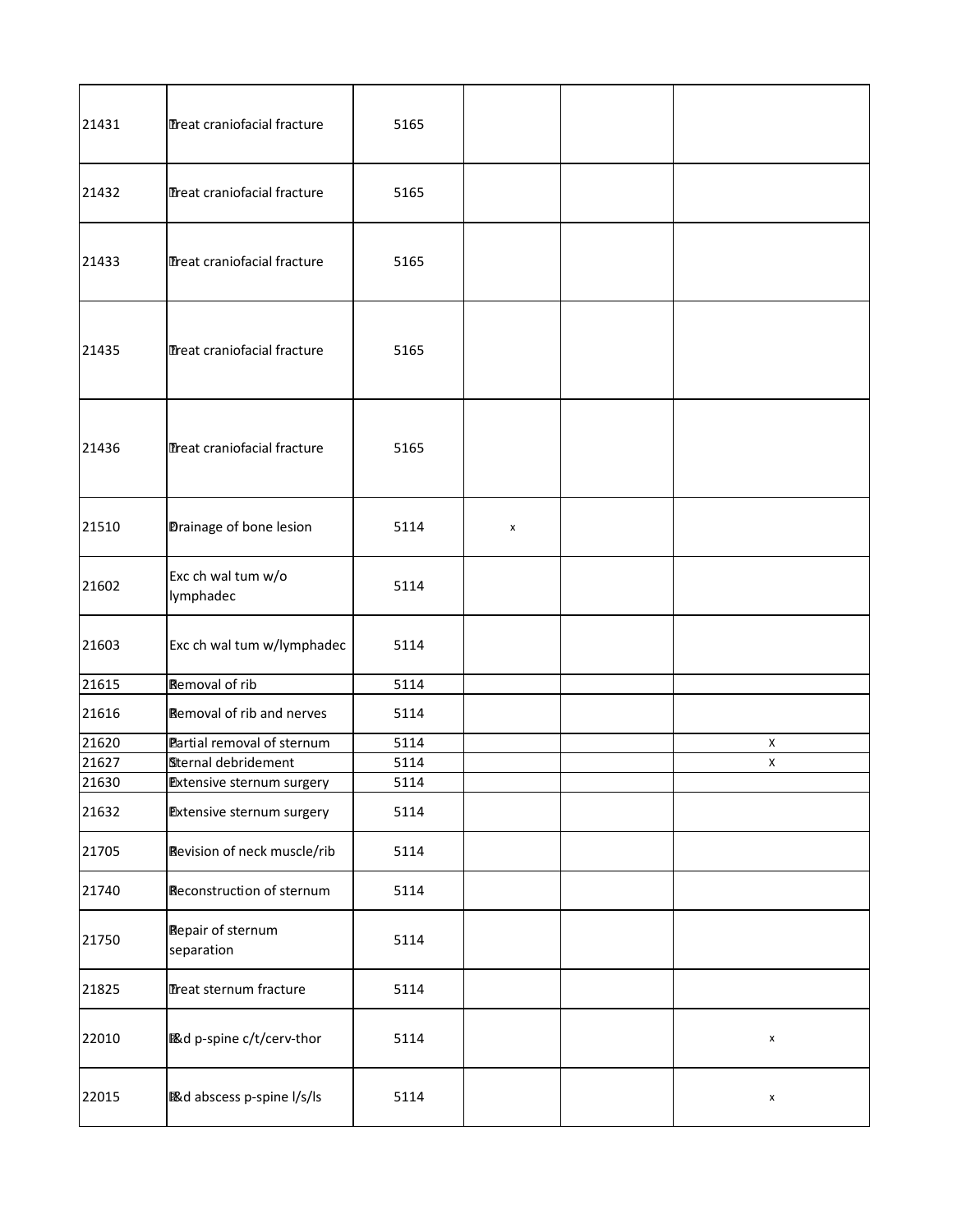| 22110 | <b>Remove part of neck</b><br>vertebra | 5114 | $\pmb{\mathsf{x}}$ |  |
|-------|----------------------------------------|------|--------------------|--|
| 22112 | Remove part thorax<br>vertebra         | 5114 | $\pmb{\mathsf{x}}$ |  |
| 22114 | Remove part lumbar<br>vertebra         | 5114 | $\pmb{\mathsf{x}}$ |  |
| 22116 | Remove extra spine<br>segment          | N/A  | $\pmb{\mathsf{x}}$ |  |
| 22206 | Theis spine 3 column thorac            | 5114 | $\pmb{\mathsf{x}}$ |  |
| 22207 | mcis spine 3 column lumbar             | 5114 | $\pmb{\mathsf{x}}$ |  |
| 22208 | mcis spine 3 column adl seg            | N/A  | $\pmb{\mathsf{x}}$ |  |
| 22210 | <b>Thcis 1 vertebral seg cerv</b>      | 5114 | $\pmb{\mathsf{x}}$ |  |
| 22212 | mcis 1 vertebral seg thorac            | 5114 | $\pmb{\mathsf{x}}$ |  |
| 22214 | <b>Micis 1 vertebral seg lumbar</b>    | 5114 | $\pmb{\mathsf{x}}$ |  |
| 22216 | <b>Incis addl spine segment</b>        | N/A  | $\pmb{\mathsf{x}}$ |  |
| 22220 | <b>Thcis w/discectomy cervical</b>     | 5114 | $\pmb{\mathsf{x}}$ |  |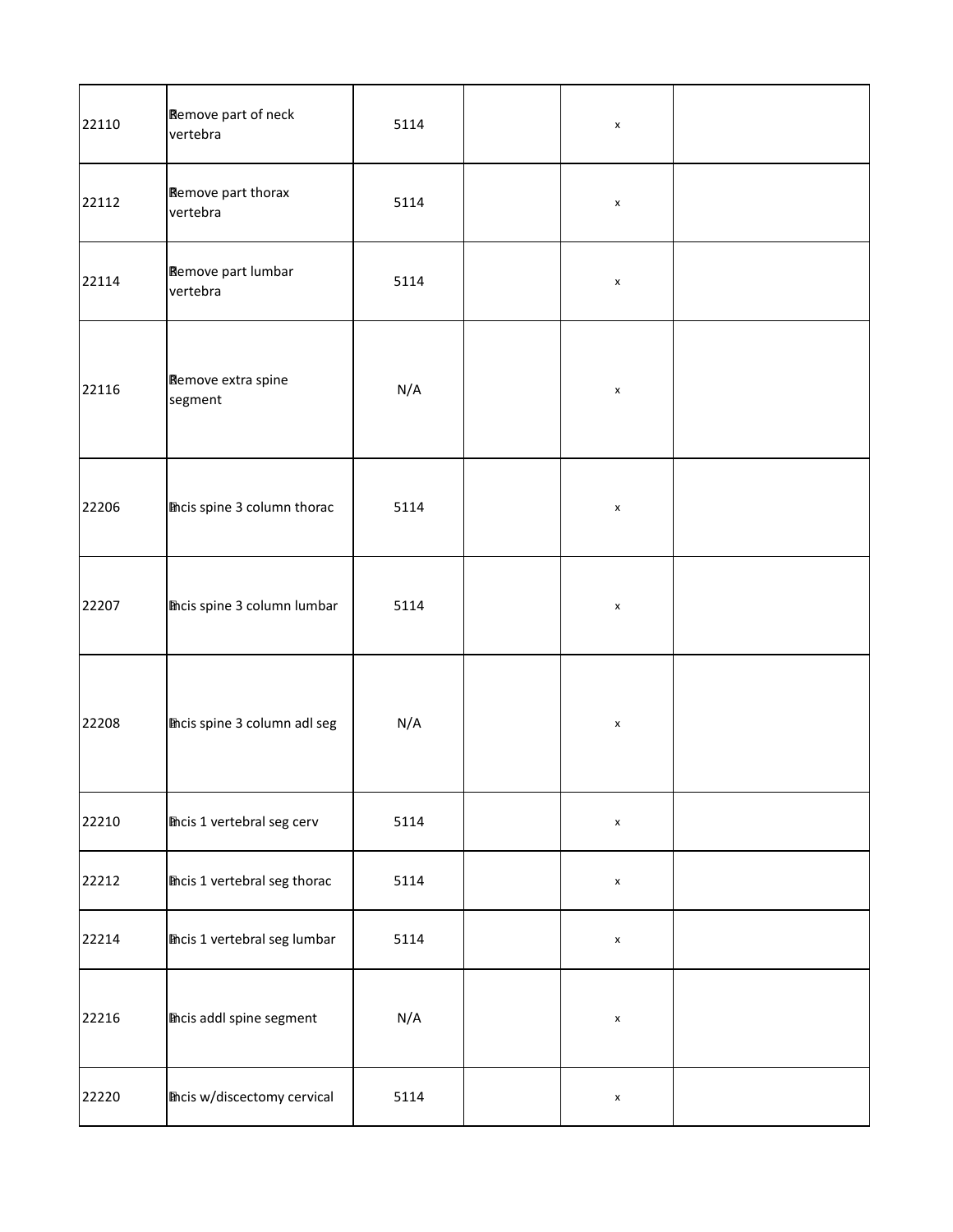| 22222 | <b>Theis w/discectomy thoracic</b> | 5114 |                    | $\pmb{\mathsf{x}}$ |                    |
|-------|------------------------------------|------|--------------------|--------------------|--------------------|
| 22224 | <b>Incis w/discectomy lumbar</b>   | 5114 |                    | $\pmb{\mathsf{x}}$ |                    |
| 22226 | Revise extra spine segment         | N/A  |                    | $\pmb{\mathsf{x}}$ |                    |
| 22318 | Treat odontoid fx w/o graft        | 5115 | $\pmb{\mathsf{x}}$ |                    |                    |
| 22319 | Treat odontoid fx w/graft          | 5115 | $\pmb{\mathsf{x}}$ |                    |                    |
| 22325 | Treat spine fracture               | 5115 | $\pmb{\mathsf{x}}$ |                    |                    |
| 22326 | Treat neck spine fracture          | 5115 | $\pmb{\mathsf{x}}$ |                    |                    |
| 22327 | Treat thorax spine fracture        | 5115 |                    |                    | $\pmb{\mathsf{x}}$ |
| 22328 | Treat each add spine fx            | N/A  |                    |                    | $\pmb{\mathsf{x}}$ |
| 22532 | <b>Eat thorax spine fusion</b>     | 5116 | $\pmb{\mathsf{x}}$ |                    |                    |
| 22533 | <b>Pat lumbar spine fusion</b>     | 5116 | $\pmb{\mathsf{x}}$ |                    |                    |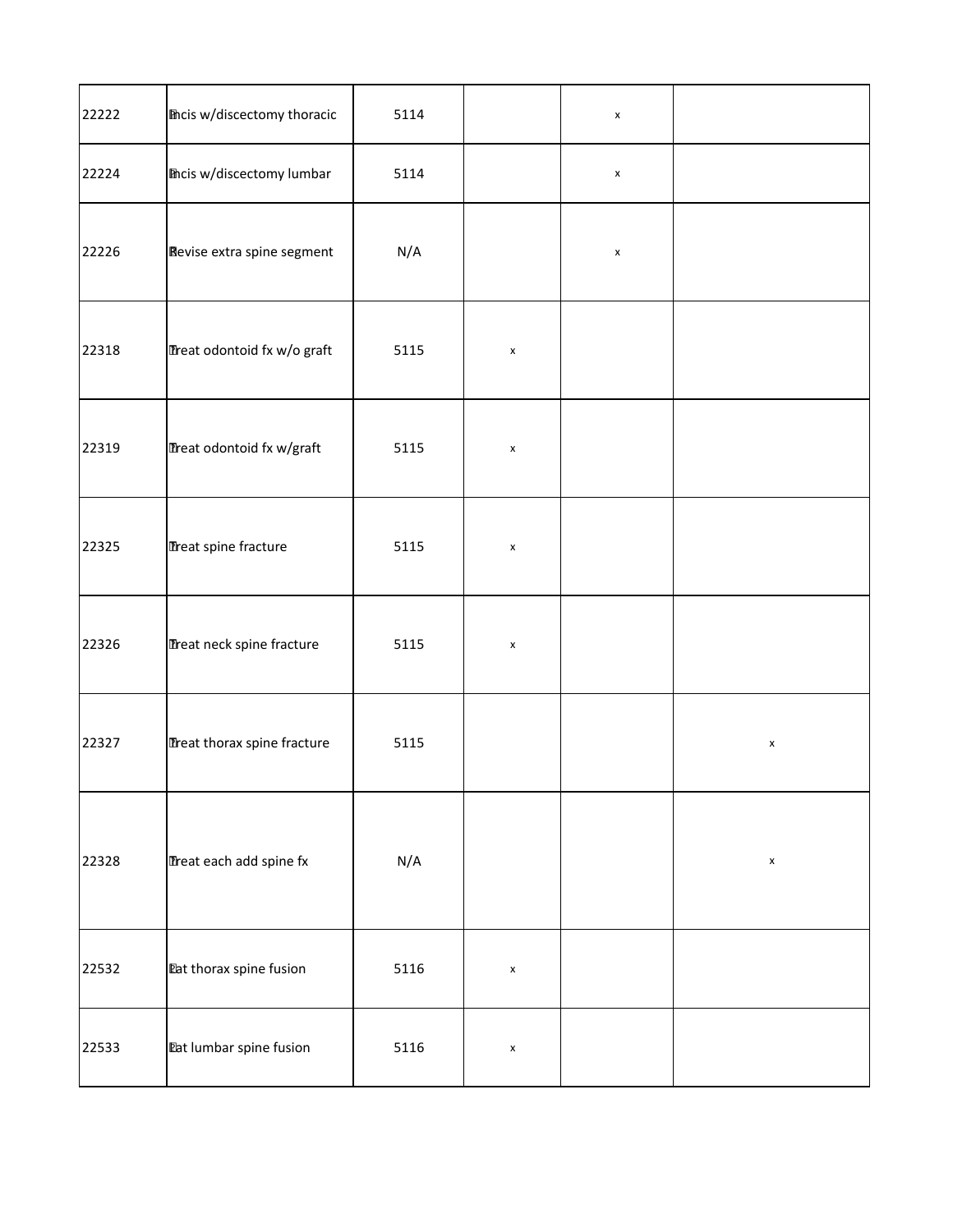| 22534 | Eat thor/lumb addl seg                                                                                               | N/A  | $\pmb{\mathsf{x}}$ |                    |                    |
|-------|----------------------------------------------------------------------------------------------------------------------|------|--------------------|--------------------|--------------------|
| 22548 | <b>Neck spine fusion</b>                                                                                             | 5116 |                    |                    | $\pmb{\mathsf{x}}$ |
| 22556 | Thorax spine fusion                                                                                                  | 5116 |                    |                    | $\pmb{\mathsf{x}}$ |
| 22558 | Eumbar spine fusion                                                                                                  | 5116 |                    |                    | $\pmb{\mathsf{x}}$ |
| 22586 | Prescrl fuse w/ instr I5-s1                                                                                          | 5116 |                    |                    | $\pmb{\mathsf{x}}$ |
| 22590 | Spine & skull spinal fusion                                                                                          | 5116 |                    |                    | $\pmb{\mathsf{x}}$ |
| 22595 | Neck spinal fusion                                                                                                   | 5116 |                    |                    | $\pmb{\mathsf{X}}$ |
| 22600 | Neck spine fusion                                                                                                    | 5116 |                    |                    | $\pmb{\mathsf{x}}$ |
| 22610 | Thorax spine fusion                                                                                                  | 5116 |                    |                    | $\pmb{\times}$     |
| 22630 | Eumbar spine fusion                                                                                                  | 5116 |                    |                    | $\pmb{\mathsf{x}}$ |
| 22632 | Spine fusion extra segment                                                                                           | N/A  |                    |                    | $\pmb{\mathsf{x}}$ |
| 22800 | Post fusion 6 vert seg</td <td>5116</td> <td></td> <td><math display="inline">\pmb{\mathsf{x}}</math></td> <td></td> | 5116 |                    | $\pmb{\mathsf{x}}$ |                    |
| 22802 | Post fusion 7-12 vert seg                                                                                            | 5116 |                    | $\pmb{\mathsf{x}}$ |                    |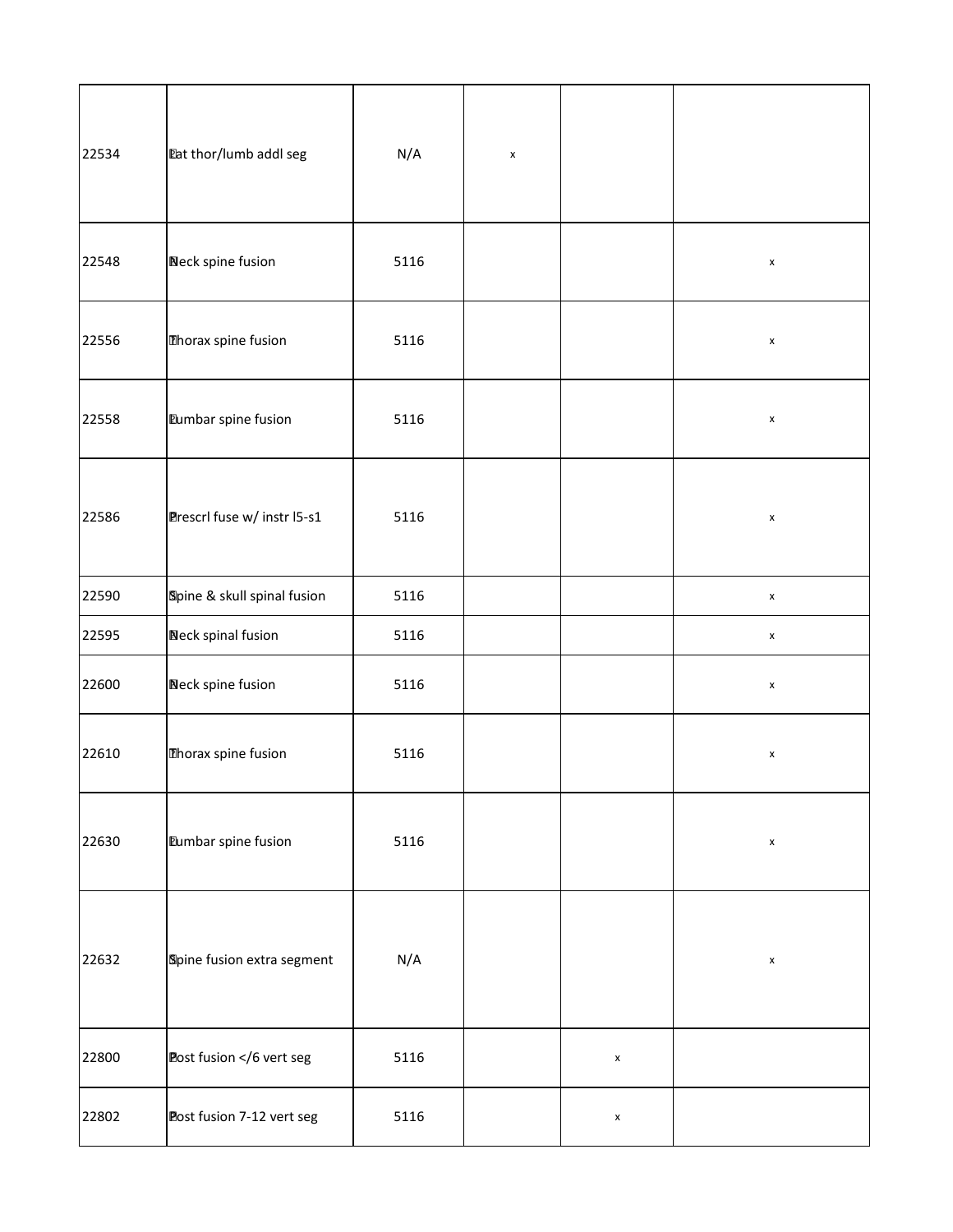| 22804 | Post fusion 13/> vert seg              | 5116 |                    | $\pmb{\times}$     |                    |
|-------|----------------------------------------|------|--------------------|--------------------|--------------------|
| 22808 | Ant fusion 2-3 vert seg                | 5116 |                    | $\pmb{\mathsf{x}}$ |                    |
| 22810 | Ant fusion 4-7 vert seg                | 5116 |                    | X                  |                    |
| 22812 | Ant fusion 8/> vert seg                | 5116 |                    | $\pmb{\times}$     |                    |
| 22818 | <b>Kyphectomy 1-2 segments</b>         | 5116 |                    | $\pmb{\mathsf{x}}$ |                    |
| 22819 | <b>Eyphectomy 3 or more</b>            | 5116 |                    | $\pmb{\mathsf{x}}$ |                    |
| 22830 | <b>Exploration of spinal fusion</b>    | 5115 | $\pmb{\mathsf{x}}$ |                    |                    |
| 22841 | <b>Insert spine fixation device</b>    | N/A  | $\pmb{\mathsf{x}}$ |                    |                    |
| 22843 | <b>Thsert spine fixation device</b>    | N/A  |                    | $\pmb{\times}$     |                    |
| 22844 | <b>Thsert spine fixation device</b>    | N/A  |                    | $\pmb{\mathsf{x}}$ |                    |
| 22846 | <b>Misert spine fixation device</b>    | N/A  |                    | $\pmb{\times}$     |                    |
| 22847 | <b>Insert spine fixation device</b>    | N/A  |                    | $\pmb{\mathsf{x}}$ |                    |
| 22848 | <b>Insert pelv fixation device</b>     | N/A  |                    | $\pmb{\times}$     |                    |
| 22849 | <b>Reinsert spinal fixation</b>        | 5116 |                    |                    | $\pmb{\mathsf{x}}$ |
| 22850 | <b>Remove spine fixation</b><br>device | 5115 |                    |                    | $\pmb{\mathsf{x}}$ |
| 22852 | Remove spine fixation<br>device        | 5115 |                    | $\pmb{\mathsf{x}}$ |                    |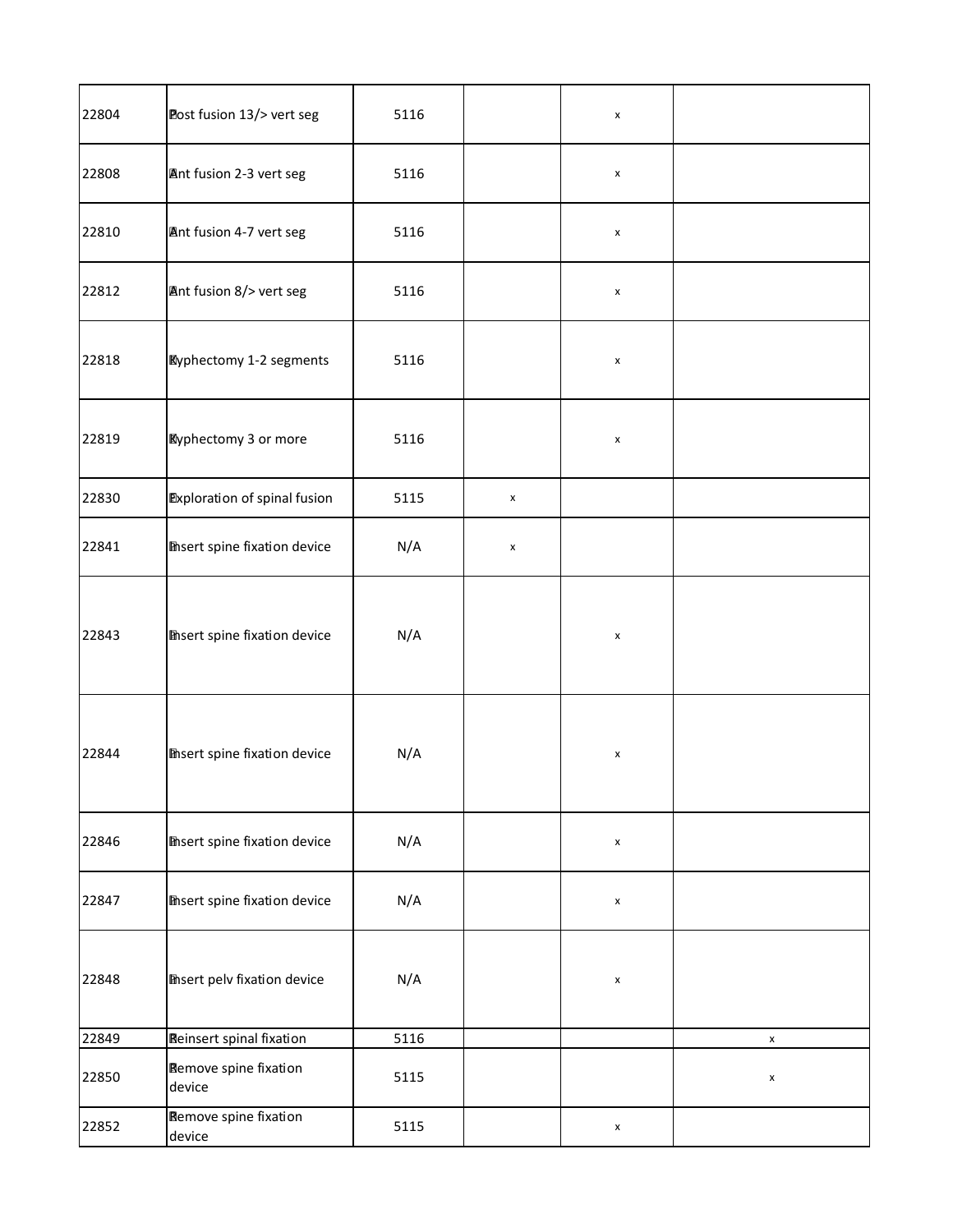| 22855 | <b>Remove spine fixation</b><br>device | 5115 |                    | X |                    |
|-------|----------------------------------------|------|--------------------|---|--------------------|
| 22857 | Eumbar artif diskectomy                | 5116 |                    | X |                    |
| 22861 | Revise cerv artific disc               | 5116 |                    |   | X                  |
| 22862 | Revise lumbar artif disc               | 5116 |                    |   | X                  |
| 22864 | Remove cerv artif disc                 | 5115 |                    |   | X                  |
| 22865 | <b>Remove lumb artif disc</b>          | 5115 |                    |   | X                  |
| 23200 | <b>Resect clavicle tumor</b>           | 5114 | X                  |   |                    |
| 23210 | Resect scapula tumor                   | 5114 | x                  |   |                    |
| 23220 | Resect prox humerus tumor              | 5114 | X                  |   |                    |
| 23335 | Shoulder prosthesis removal            | 5073 | x                  |   |                    |
| 23472 | Reconstruct shoulder joint             | 5115 | x                  |   |                    |
| 23474 | Revis reconst shoulder joint           | 5115 | x                  |   |                    |
| 23900 | <b>Amputation of arm &amp; girdle</b>  | 5115 |                    |   | x                  |
| 23920 | <b>Amputation at shoulder</b><br>joint | 5115 |                    |   | $\pmb{\mathsf{x}}$ |
| 24900 | <b>Amputation of upper arm</b>         | 5115 |                    |   | $\pmb{\mathsf{x}}$ |
| 24920 | <b>Amputation of upper arm</b>         | 5115 |                    |   | $\pmb{\mathsf{x}}$ |
| 24930 | <b>Amputation follow-up</b><br>surgery | 5114 |                    |   | X                  |
| 24931 | Amputate upper arm &<br>implant        | 5115 |                    |   | X                  |
| 24940 | Revision of upper arm                  | 5115 | x                  |   |                    |
| 25900 | <b>Amputation of forearm</b>           | 5115 | x                  |   |                    |
| 25905 | <b>Amputation of forearm</b>           | 5115 | x                  |   |                    |
| 25915 | <b>Amputation of forearm</b>           | 5114 | X                  |   |                    |
| 25920 | <b>Amputate hand at wrist</b>          | 5114 | $\pmb{\mathsf{x}}$ |   |                    |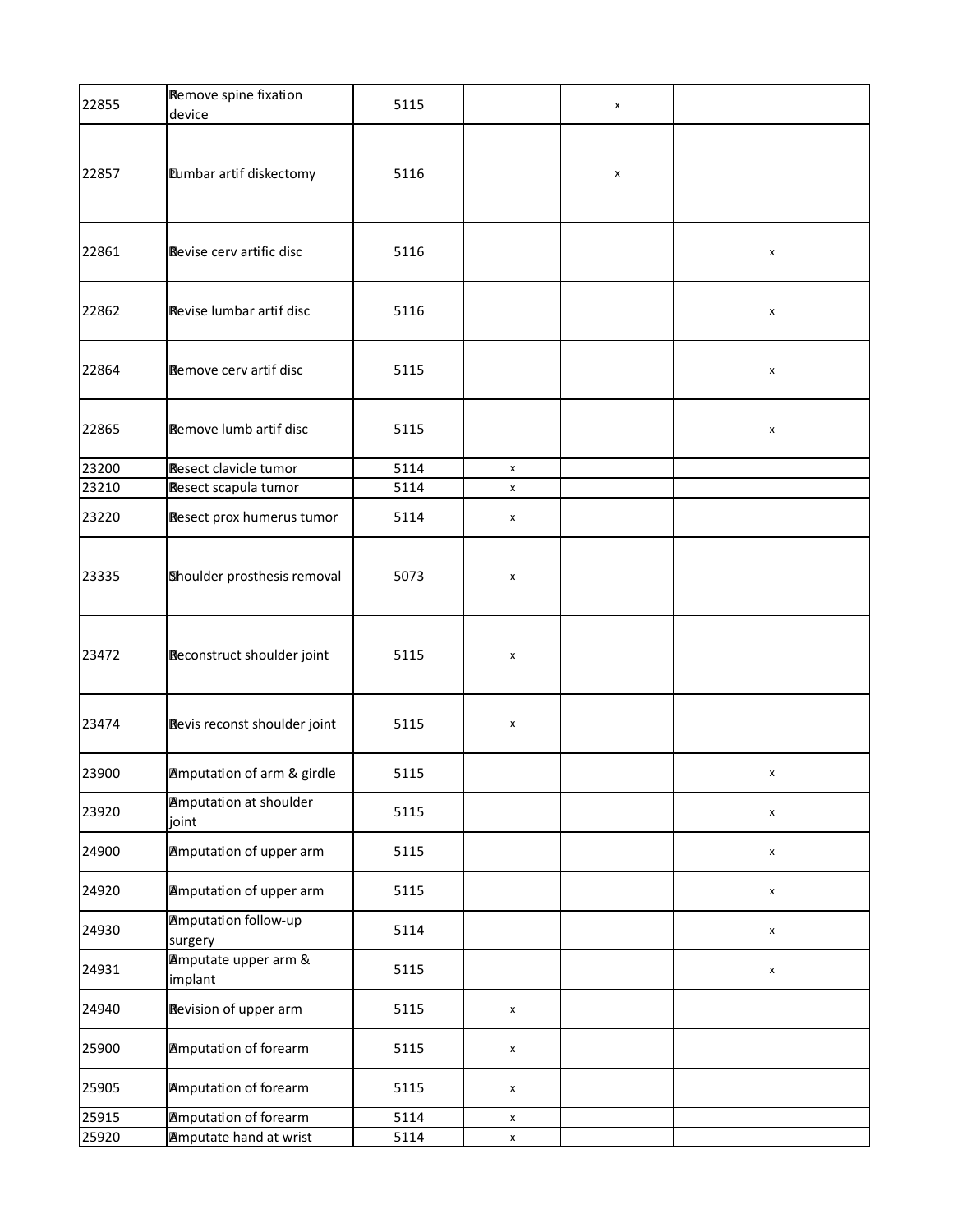| 25924 | <b>Amputation follow-up</b><br>surgery | 5114 | x                  |                |
|-------|----------------------------------------|------|--------------------|----------------|
| 25927 | <b>Amputation of hand</b>              | 5113 | $\pmb{\mathsf{X}}$ |                |
| 26551 | Great toe-hand transfer                | 5114 |                    | x              |
| 26553 | Single transfer toe-hand               | 5114 |                    | X              |
| 26554 | Double transfer toe-hand               | 5114 |                    | X              |
| 26556 | Toe joint transfer                     | 5114 | $\pmb{\mathsf{x}}$ |                |
| 26992 | Drainage of bone lesion                | 5114 | x                  |                |
| 27005 | <b>Incision of hip tendon</b>          | 5114 | $\pmb{\mathsf{x}}$ |                |
| 27025 | <b>Incision of hip/thigh fascia</b>    | 5114 | $\pmb{\mathsf{x}}$ |                |
| 27030 | Drainage of hip joint                  | 5114 | $\pmb{\mathsf{x}}$ |                |
| 27036 | <b>Excision of hip joint/muscle</b>    | 5114 | $\pmb{\mathsf{x}}$ |                |
| 27054 | <b>Removal of hip joint lining</b>     | 5113 | $\pmb{\mathsf{x}}$ |                |
| 27070 | Part remove hip bone super             | 5114 |                    | $\pmb{\times}$ |
| 27071 | Part removal hip bone deep             | 5114 |                    | x              |
| 27075 | <b>Resect hip tumor</b>                | 5114 |                    |                |
| 27076 | Resect hip tum incl acetabul           | 5114 |                    |                |
| 27077 | Resect hip tum w/innom<br>bone         | 5115 |                    |                |
| 27078 | <b>Rsect hip tum incl femur</b>        | 5115 |                    |                |
| 27090 | <b>Removal of hip prosthesis</b>       | 5073 |                    |                |
| 27091 | <b>Removal of hip prosthesis</b>       | 5073 |                    |                |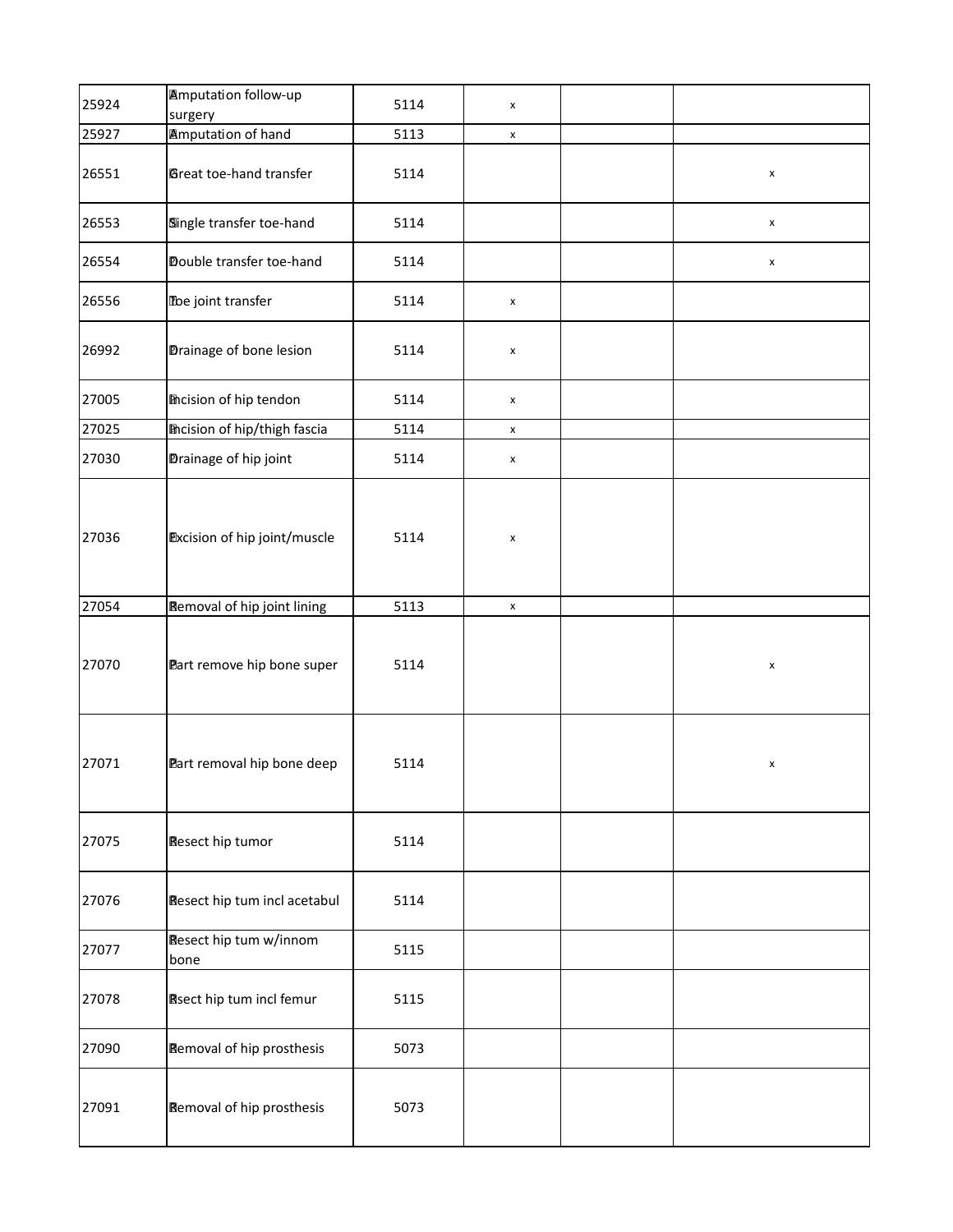| 27120 | Reconstruction of hip socket           | 5115 |                    |  |
|-------|----------------------------------------|------|--------------------|--|
| 27122 | Reconstruction of hip socket           | 5115 |                    |  |
| 27125 | Partial hip replacement                | 5115 |                    |  |
| 27132 | <b>Total hip arthroplasty</b>          | 5115 |                    |  |
| 27134 | Revise hip joint replacement           | 5115 |                    |  |
| 27137 | Revise hip joint replacement           | 5115 |                    |  |
| 27138 | Revise hip joint replacement           | 5115 |                    |  |
| 27140 | Transplant femur ridge                 | 5115 | $\pmb{\mathsf{x}}$ |  |
| 27146 | <b>Incision of hip bone</b>            | 5114 | $\pmb{\mathsf{x}}$ |  |
| 27147 | Revision of hip bone                   | 5114 | $\pmb{\mathsf{x}}$ |  |
| 27151 | <b>Incision of hip bones</b>           | 5114 | $\pmb{\mathsf{X}}$ |  |
| 27156 | Revision of hip bones                  | 5114 | $\pmb{\mathsf{x}}$ |  |
| 27158 | <b>Revision of pelvis</b>              | 5114 | $\pmb{\mathsf{x}}$ |  |
| 27161 | <b>Incision of neck of femur</b>       | 5114 | X                  |  |
| 27165 | <b>Incision/fixation of femur</b>      | 5114 | x                  |  |
| 27170 | <b>Repair/graft femur</b><br>head/neck | 5114 |                    |  |
| 27175 | Treat slipped epiphysis                | 5114 |                    |  |
| 27176 | Treat slipped epiphysis                | 5115 |                    |  |
| 27177 | Treat slipped epiphysis                | 5114 |                    |  |
| 27178 | Treat slipped epiphysis                | 5114 |                    |  |
| 27181 | Treat slipped epiphysis                | 5114 |                    |  |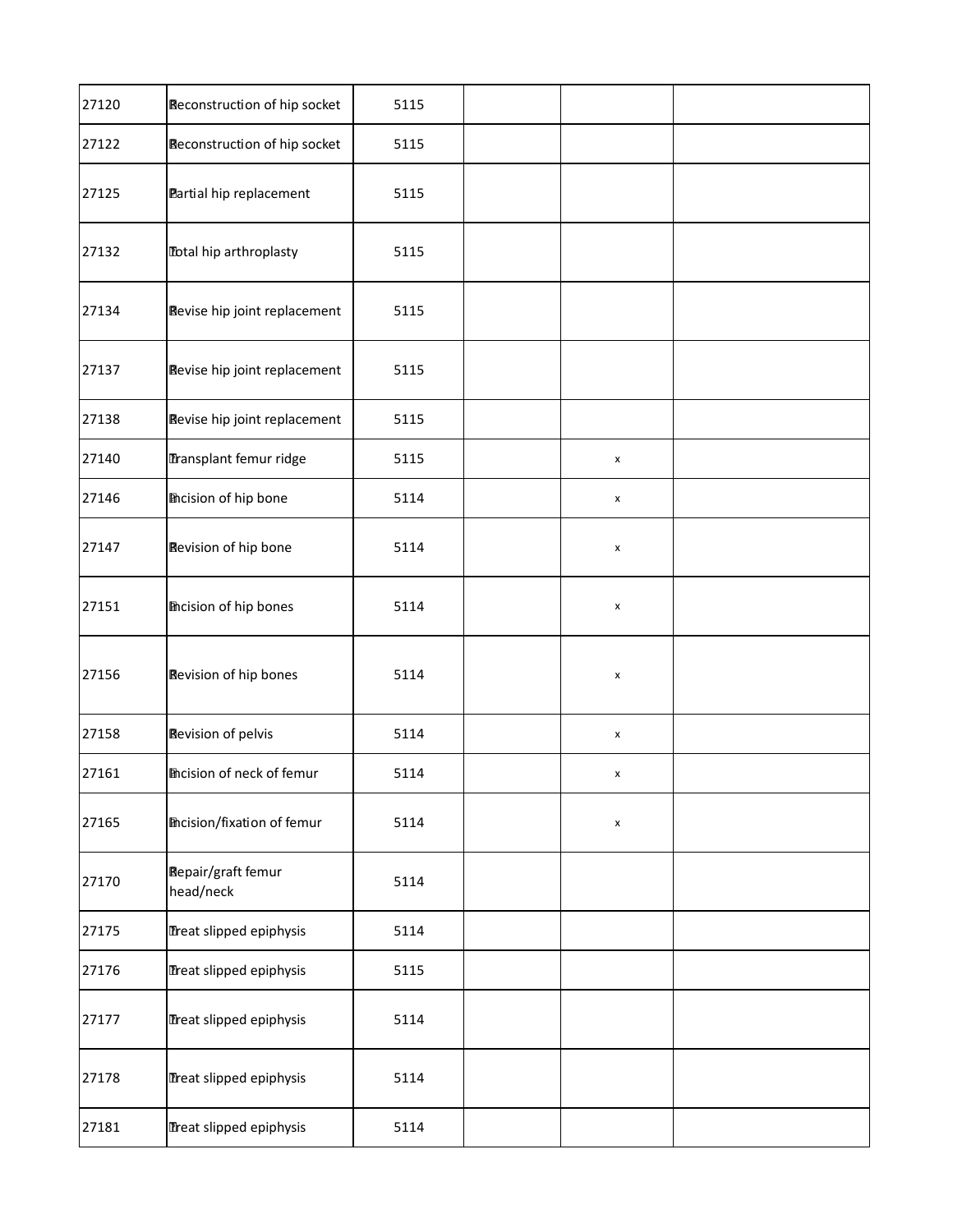| 27185 | <b>Revision of femur epiphysis</b> | 5114 |                    |                |
|-------|------------------------------------|------|--------------------|----------------|
| 27187 | <b>Reinforce hip bones</b>         | 5114 |                    | $\pmb{\times}$ |
| 27222 | Treat hip socket fracture          | 5111 | $\pmb{\mathsf{x}}$ |                |
| 27226 | Treat hip wall fracture            | 5114 | $\pmb{\mathsf{x}}$ |                |
| 27227 | Treat hip fracture(s)              | 5114 | $\pmb{\mathsf{X}}$ |                |
| 27228 | Treat hip fracture(s)              | 5114 | $\pmb{\times}$     |                |
| 27232 | Treat thigh fracture               | 5112 | $\pmb{\mathsf{x}}$ |                |
| 27236 | Treat thigh fracture               | 5114 | $\pmb{\times}$     |                |
| 27240 | Treat thigh fracture               | 5112 | $\pmb{\mathsf{x}}$ |                |
| 27244 | Treat thigh fracture               | 5114 | $\pmb{\mathsf{x}}$ |                |
| 27245 | Treat thigh fracture               | 5114 | $\pmb{\mathsf{x}}$ |                |
| 27248 | Treat thigh fracture               | 5114 | $\pmb{\times}$     |                |
| 27253 | Treat hip dislocation              | 5113 | $\pmb{\mathsf{x}}$ |                |
| 27254 | Treat hip dislocation              | 5113 | $\pmb{\mathsf{x}}$ |                |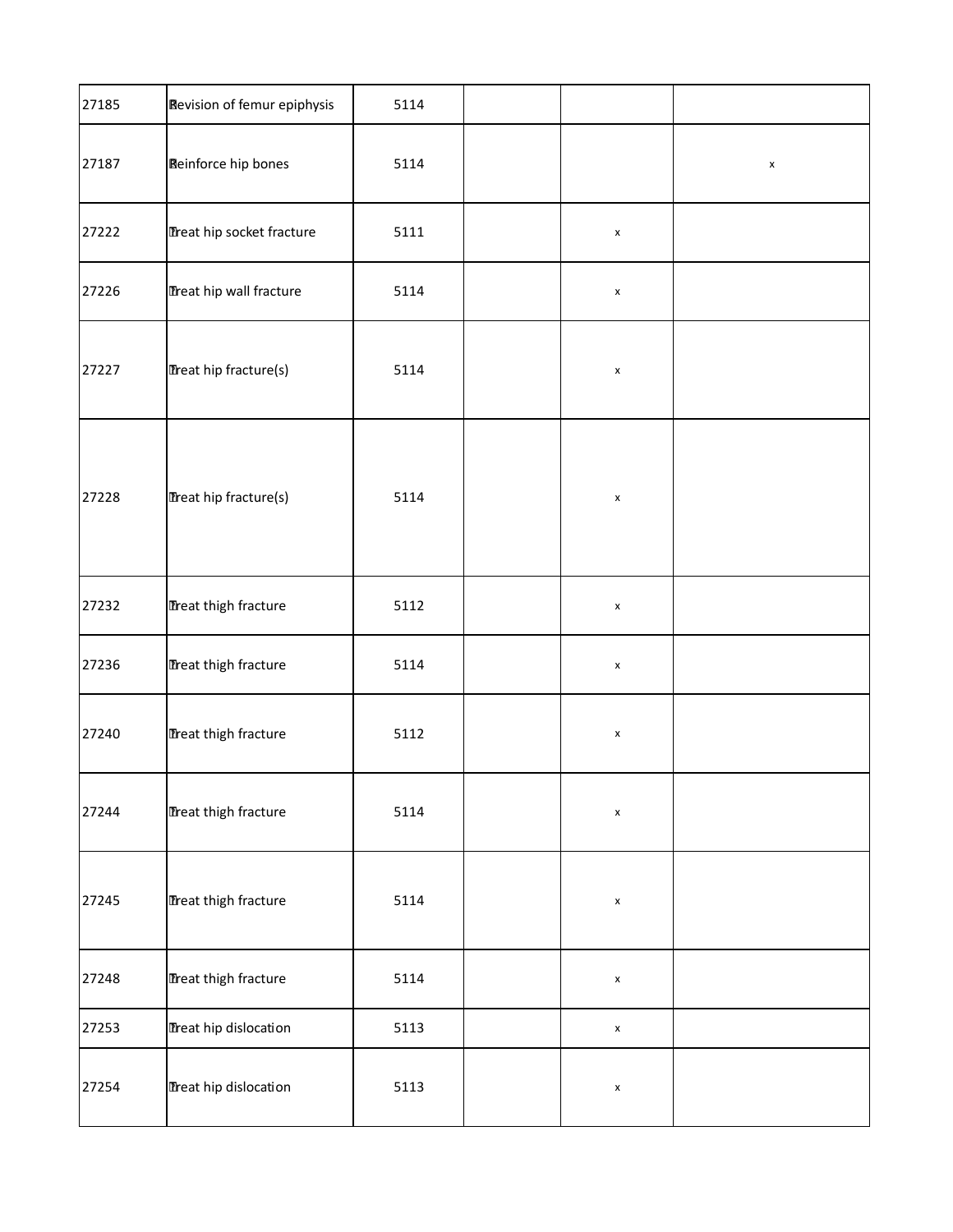| 27258 | Treat hip dislocation            | 5113 |                    |                    |
|-------|----------------------------------|------|--------------------|--------------------|
| 27259 | Treat hip dislocation            | 5113 |                    |                    |
| 27268 | <b>Oltx thigh fx w/mnpj</b>      | 5113 | $\pmb{\mathsf{x}}$ |                    |
| 27269 | Dptx thigh fx                    | 5112 | $\pmb{\times}$     |                    |
| 27280 | Eusion of sacroiliac joint       | 5116 | $\pmb{\mathsf{x}}$ |                    |
| 27282 | Eusion of pubic bones            | 5115 | $\pmb{\mathsf{x}}$ |                    |
| 27284 | Eusion of hip joint              | 5116 | X                  |                    |
| 27286 | Eusion of hip joint              | 5116 | $\pmb{\times}$     |                    |
| 27290 | <b>Amputation of leg at hip</b>  | 5116 | x                  |                    |
| 27295 | <b>Amputation of leg at hip</b>  | 5116 | $\pmb{\mathsf{x}}$ |                    |
| 27303 | Drainage of bone lesion          | 5114 |                    | $\pmb{\times}$     |
| 27365 | Resect femur/knee tumor          | 5114 |                    |                    |
| 27445 | Revision of knee joint           | 5115 |                    |                    |
| 27448 | <b>Incision of thigh</b>         | 5114 |                    | x                  |
| 27450 | <b>Incision of thigh</b>         | 5114 |                    | $\pmb{\mathsf{x}}$ |
| 27454 | <b>Realignment of thigh bone</b> | 5114 | x                  |                    |
| 27455 | <b>Realignment of knee</b>       | 5114 |                    |                    |
| 27457 | <b>Realignment of knee</b>       | 5114 |                    | $\pmb{\mathsf{x}}$ |
| 27465 | Shortening of thigh bone         | 5114 |                    | $\pmb{\mathsf{x}}$ |
| 27466 | <b>Lengthening of thigh bone</b> | 5114 |                    | $\pmb{\mathsf{X}}$ |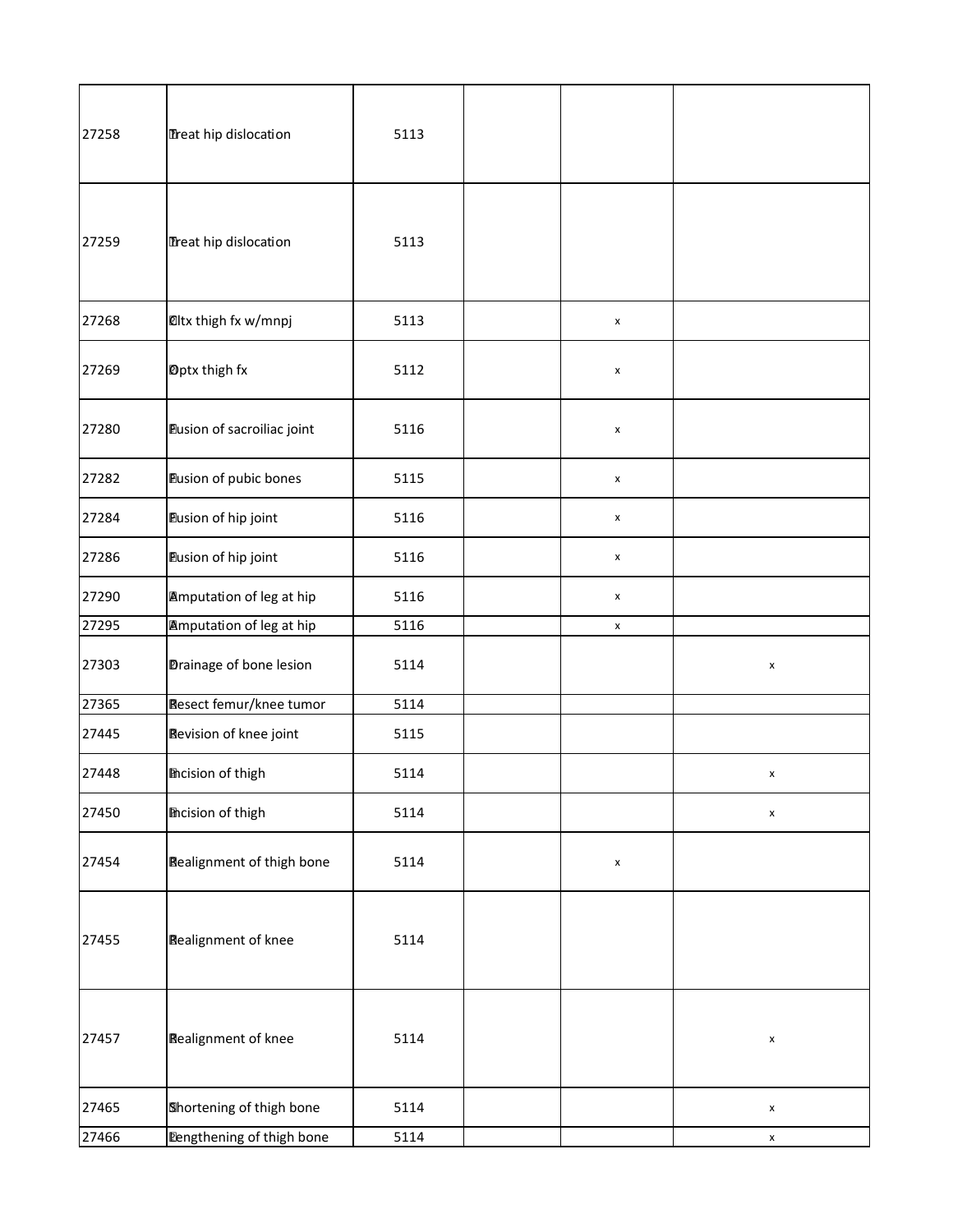| 27468 | Shorten/lengthen thighs     | 5114 | $\pmb{\mathsf{x}}$ |                    |
|-------|-----------------------------|------|--------------------|--------------------|
| 27470 | <b>Repair of thigh</b>      | 5114 |                    | $\pmb{\mathsf{x}}$ |
| 27472 | Repair/graft of thigh       | 5114 |                    | $\pmb{\mathsf{x}}$ |
| 27486 | Revise/replace knee joint   | 5115 |                    | $\pmb{\mathsf{x}}$ |
| 27487 | Revise/replace knee joint   | 5115 |                    |                    |
| 27488 | Removal of knee prosthesis  | 5114 |                    |                    |
| 27495 | <b>Reinforce thigh</b>      | 5114 | $\pmb{\mathsf{x}}$ |                    |
| 27506 | Treatment of thigh fracture | 5114 | $\pmb{\mathsf{x}}$ |                    |
| 27507 | Treatment of thigh fracture | 5114 | $\pmb{\mathsf{x}}$ |                    |
| 27511 | Treatment of thigh fracture | 5114 | $\pmb{\mathsf{x}}$ |                    |
| 27513 | Treatment of thigh fracture | 5114 | $\pmb{\mathsf{x}}$ |                    |
| 27514 | Treatment of thigh fracture | 5114 | $\pmb{\mathsf{x}}$ |                    |
| 27519 | Treat thigh fx growth plate | 5114 | $\pmb{\mathsf{x}}$ |                    |
| 27535 | Treat knee fracture         | 5114 |                    | $\pmb{\mathsf{x}}$ |
| 27536 | Treat knee fracture         | 5114 | $\pmb{\mathsf{x}}$ |                    |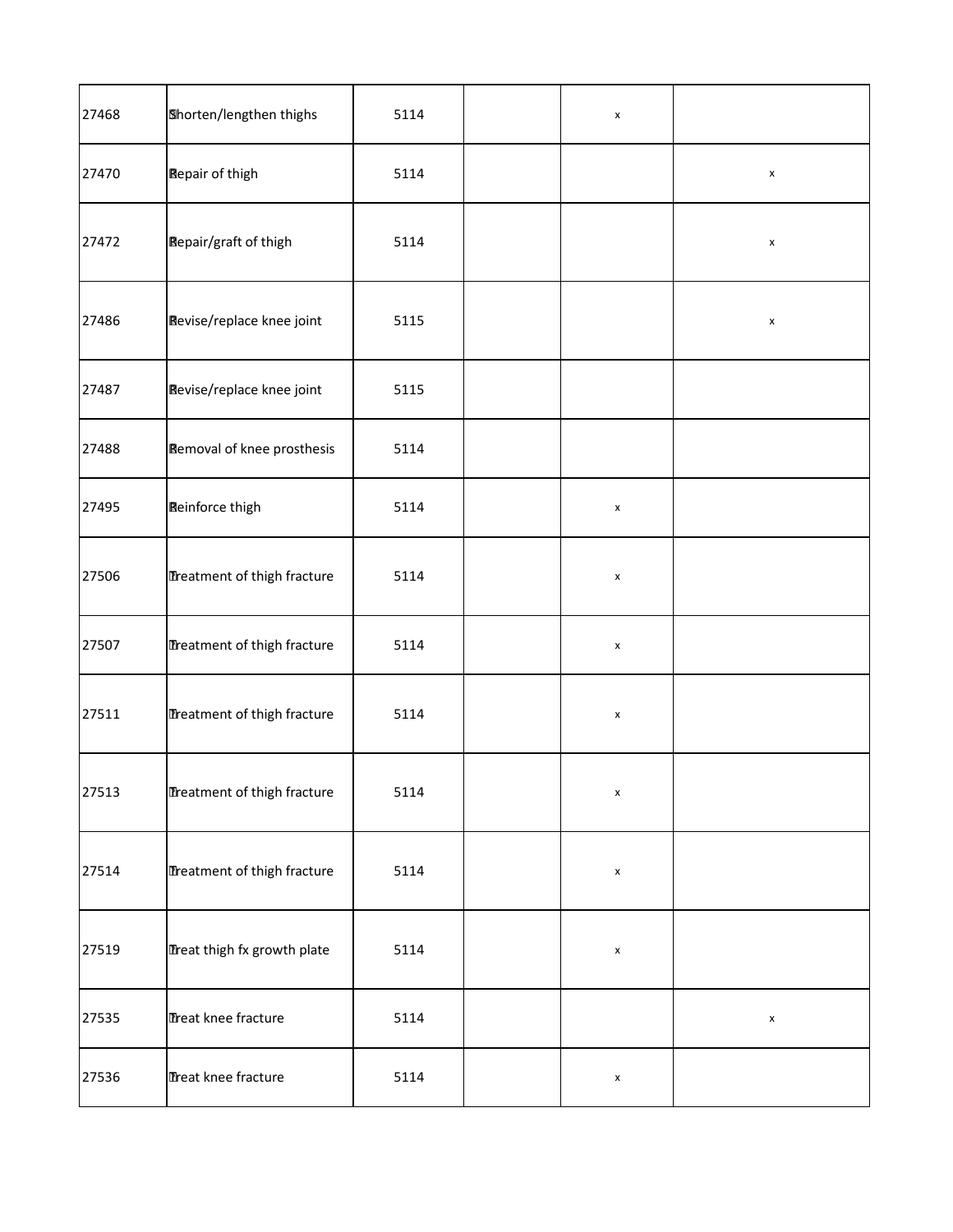| 27540 | Treat knee fracture                    | 5114 |                    |                    | x                  |
|-------|----------------------------------------|------|--------------------|--------------------|--------------------|
| 27556 | Treat knee dislocation                 | 5114 |                    | x                  |                    |
| 27557 | Treat knee dislocation                 | 5114 |                    |                    | x                  |
| 27558 | Treat knee dislocation                 | 5114 |                    |                    | X                  |
| 27580 | <b>Eusion of knee</b>                  | 5115 |                    |                    | x                  |
| 27590 | <b>Amputate leg at thigh</b>           | 5116 |                    | X                  |                    |
| 27591 | <b>Amputate leg at thigh</b>           | 5116 |                    | x                  |                    |
| 27592 | <b>Amputate leg at thigh</b>           | 5116 |                    | x                  |                    |
| 27596 | <b>Amputation follow-up</b><br>surgery | 5114 |                    | x                  |                    |
| 27598 | <b>Amputate lower leg at knee</b>      | 5115 |                    | X                  |                    |
| 27645 | Resect tibia tumor                     | 5114 |                    |                    |                    |
| 27646 | Resect fibula tumor                    | 5114 |                    |                    |                    |
| 27702 | Reconstruct ankle joint                | 5115 | X                  |                    |                    |
| 27703 | Reconstruction ankle joint             | 5115 | $\pmb{\mathsf{X}}$ |                    |                    |
| 27712 | <b>Realignment of lower leg</b>        | 5115 | x                  |                    |                    |
| 27715 | <b>Revision of lower leg</b>           | 5115 | $\pmb{\mathsf{x}}$ |                    |                    |
| 27724 | <b>Repair/graft of tibia</b>           | 5114 | x                  |                    |                    |
| 27725 | <b>Repair of lower leg</b>             | 5114 | X                  |                    |                    |
| 27727 | <b>Repair of lower leg</b>             | 5114 | $\pmb{\mathsf{X}}$ |                    |                    |
| 27880 | <b>Amputation of lower leg</b>         | 5116 |                    | $\pmb{\mathsf{x}}$ |                    |
| 27881 | <b>Amputation of lower leg</b>         | 5114 |                    | x                  |                    |
| 27882 | <b>Amputation of lower leg</b>         | 5114 |                    | $\pmb{\mathsf{x}}$ |                    |
| 27886 | <b>Amputation follow-up</b><br>surgery | 5114 |                    |                    | $\pmb{\mathsf{x}}$ |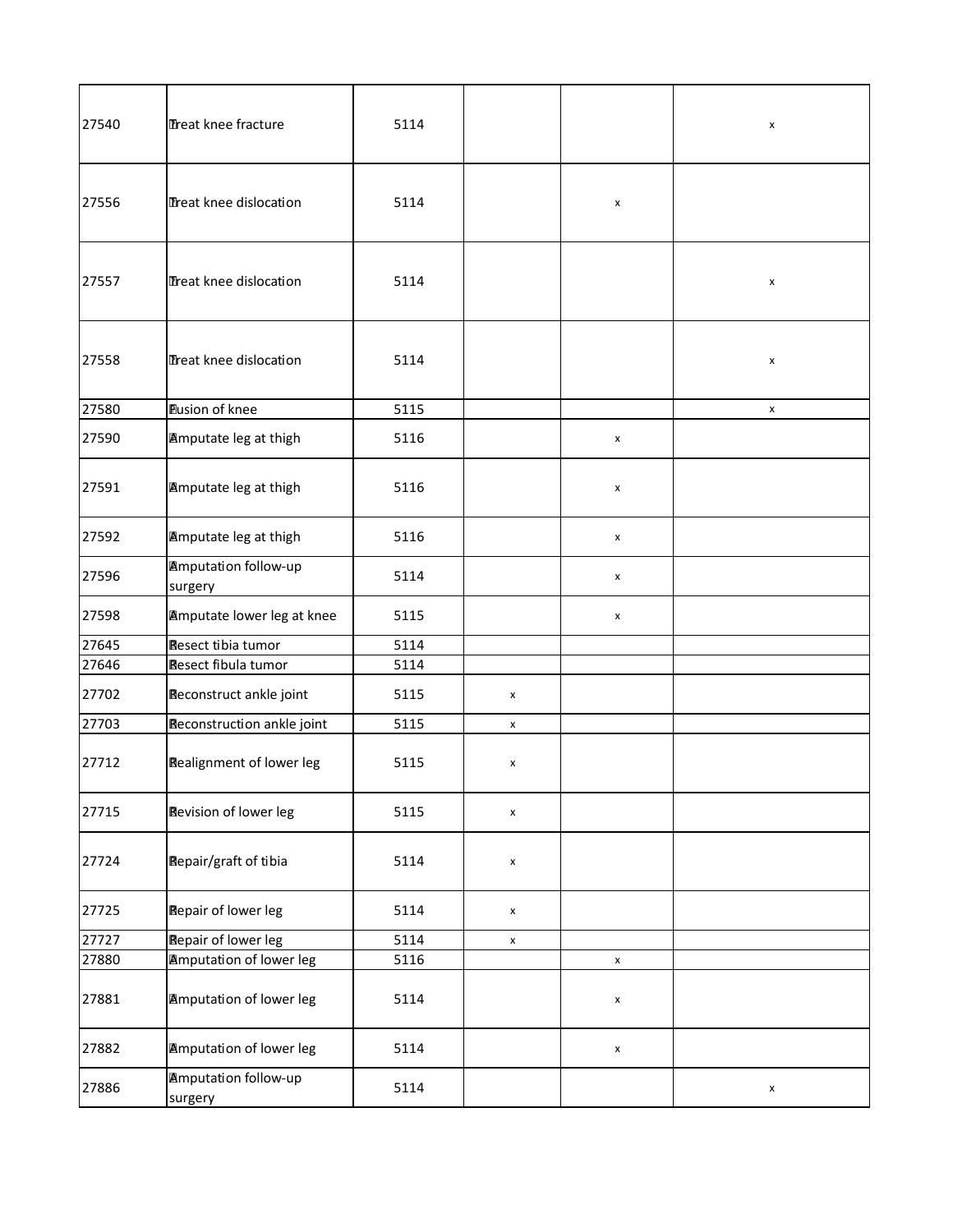| 27888 | <b>Amputation of foot at ankle</b> | 5115 | $\pmb{\mathsf{x}}$ |                    |
|-------|------------------------------------|------|--------------------|--------------------|
| 28800 | Amputation of midfoot              | 5113 | $\pmb{\mathsf{x}}$ |                    |
| G0412 | Open tx iliac spine uni/bil        | 5114 |                    | $\pmb{\mathsf{x}}$ |
| G0414 | Pelvic ring fx treat int fix       | 5115 | $\pmb{\mathsf{x}}$ |                    |
| G0415 | Open tx post pelvic fxcture        | 5115 | $\pmb{\mathsf{x}}$ |                    |
| 35372 | Rechanneling of artery             | 5184 |                    |                    |
| 35800 | <b>Explore neck vessels</b>        | 5184 |                    |                    |
| 37182 | <b>Thsert hepatic shunt (tips)</b> | 5193 |                    |                    |
| 37617 | Eigation of abdomen artery         | 5183 |                    |                    |
| 38562 | <b>Removal pelvic lymph nodes</b>  | 5362 |                    |                    |
| 43840 | Repair of stomach lesion           | 5331 |                    |                    |
| 44300 | Dpen bowel to skin                 | 5302 |                    |                    |
| 44314 | Revision of ileostomy              | 5055 |                    |                    |